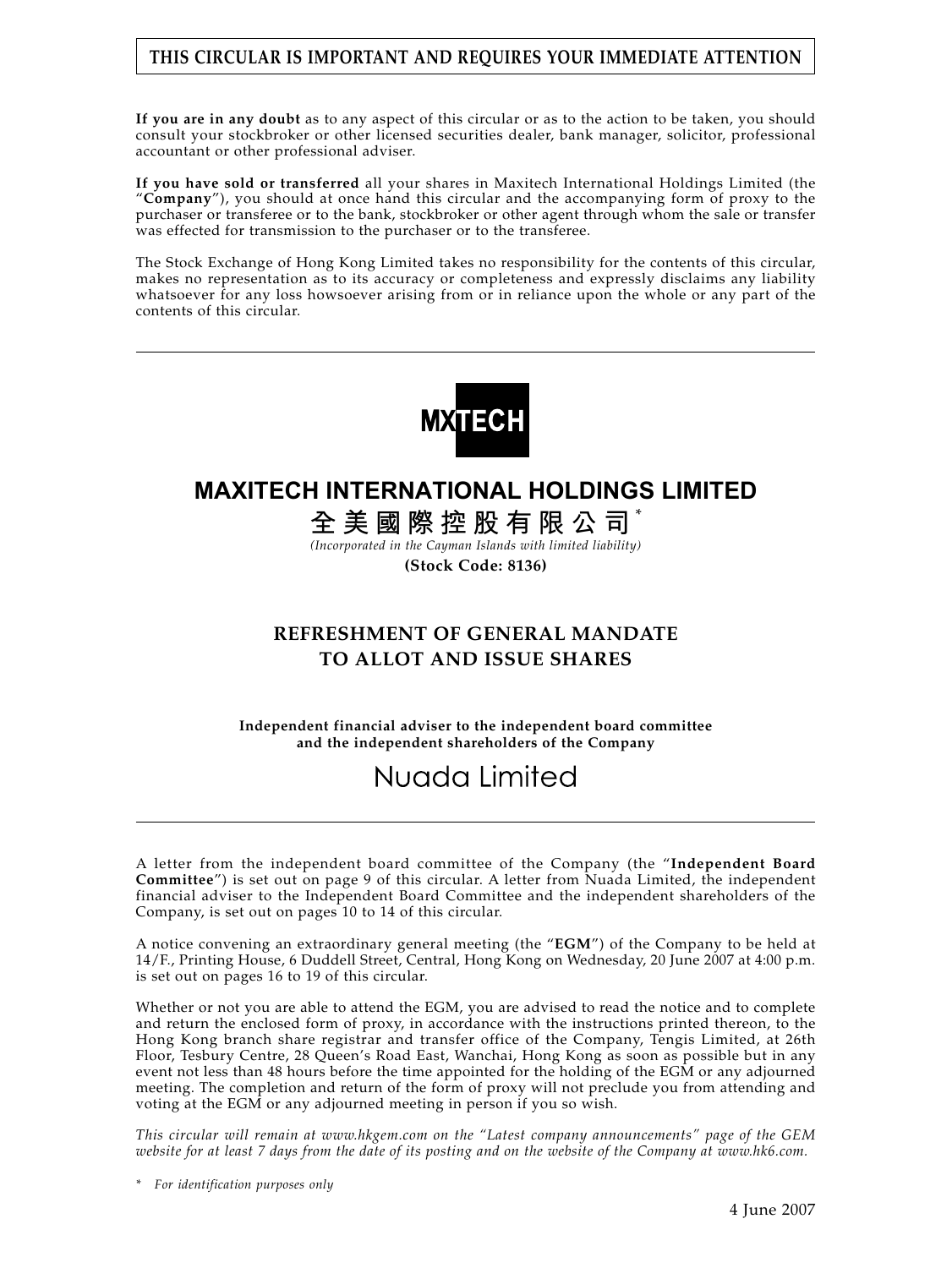### **CHARACTERISTIC OF GEM**

**GEM has been established as a market designed to accommodate companies to which a high investment risk may be attached. In particular, companies may list on GEM with neither a track record of profitability nor any obligation to forecast future profitability. Furthermore, there may be risks arising out of the emerging nature of companies listed on GEM and the business sectors or countries in which the companies operate. Prospective investors should be aware of the potential risks of investing in such companies and should make the decision to invest only after due and careful consideration. The greater risk profile and other characteristics of GEM mean that it is a market more suited to professional and other sophisticated investors.**

**Given the emerging nature of companies listed on GEM, there is a risk that securities traded on GEM may be more susceptible to high market volatility than securities traded on the Main Board and no assurance is given that there will be a liquid market in the securities traded on GEM.**

**The principal means of information dissemination on GEM is publication on the internet website operated by the Stock Exchange. Listed companies are not generally required to issue paid announcements in gazetted newspapers. Accordingly, prospective investors should note that they need to have access to the GEM website in order to obtain up-to-date information on GEM-listed issuers.**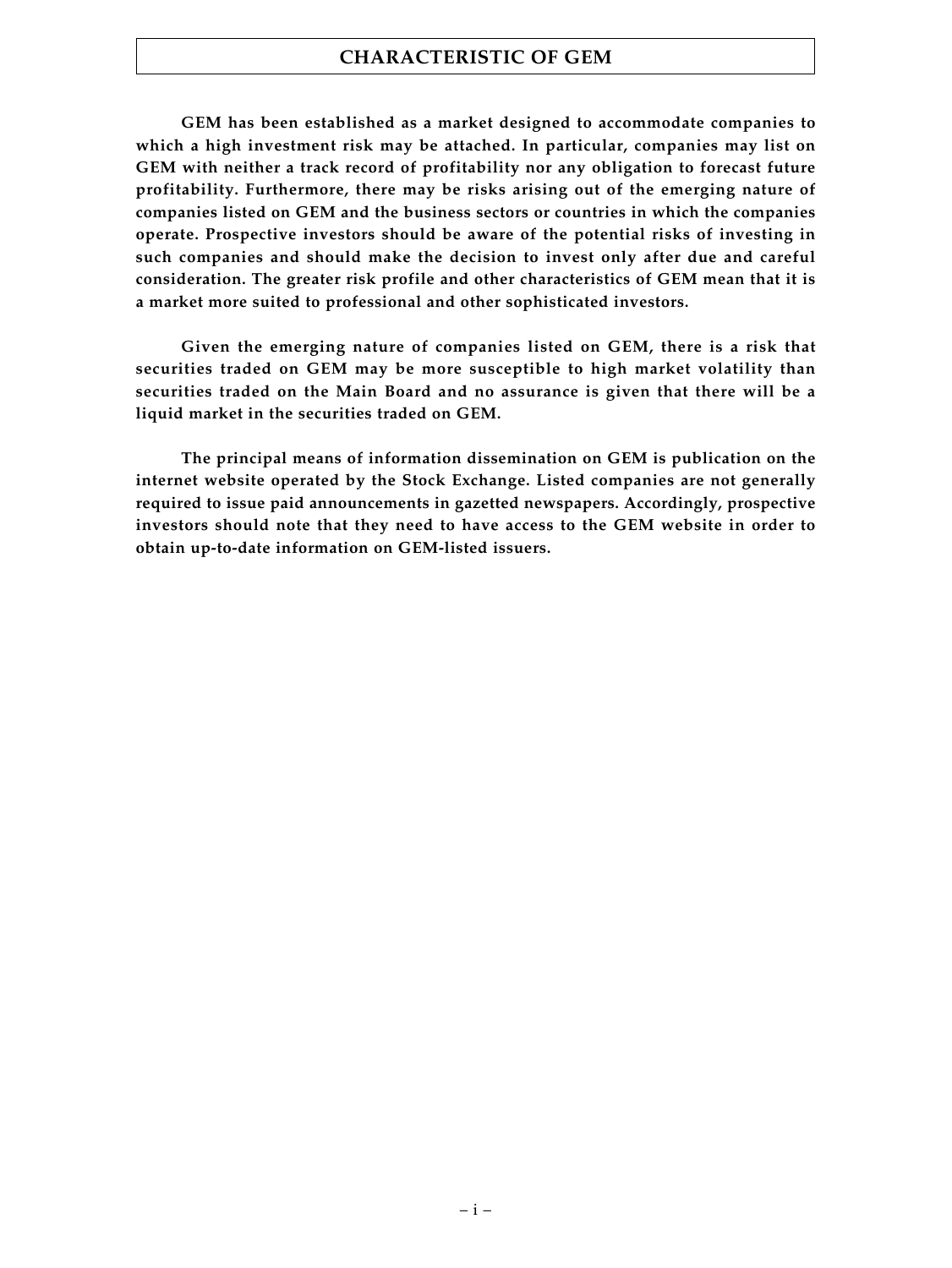# **CONTENTS**

### *Page*

|                                                 | 9  |
|-------------------------------------------------|----|
|                                                 |    |
| Appendix - Procedures by which Shareholders may | 15 |
|                                                 | 16 |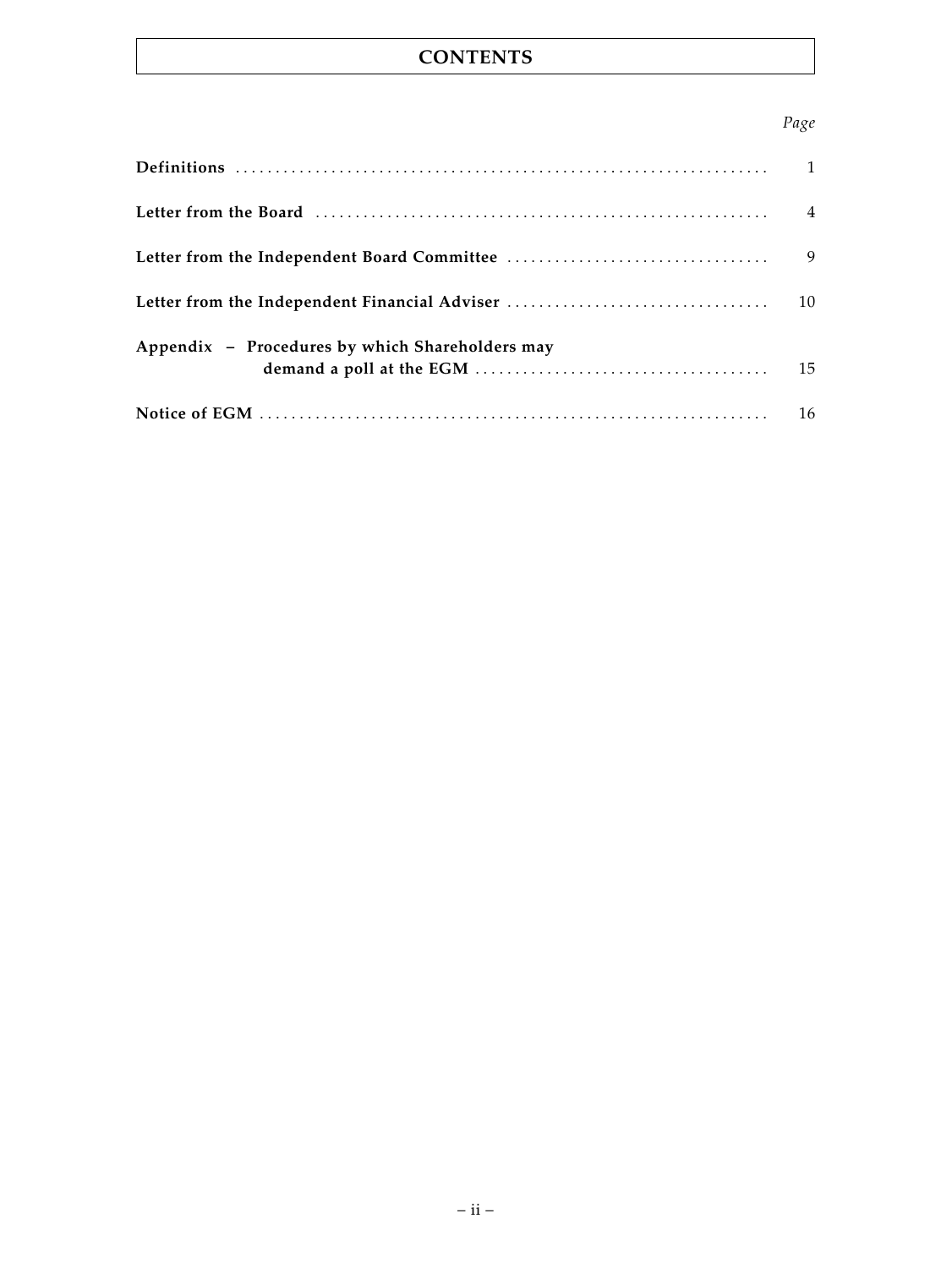*In this circular, unless the context otherwise requires, the following expressions shall have the following meanings:*

| "Acquisition"             | the acquisition of the entire issued share capital of<br>Maxitech System Company Limited pursuant to the<br>agreement dated 23 October 2006 entered into among<br>Trigreat, Ms. Leung Sui Ping, Heidi, Mr. Yip Yung Kan<br>and Mr. Yip Yuk Tong                                                                                                       |
|---------------------------|-------------------------------------------------------------------------------------------------------------------------------------------------------------------------------------------------------------------------------------------------------------------------------------------------------------------------------------------------------|
| "AGM"                     | the annual general meeting of the Company held on<br>11 August 2006 at which the Shareholders approved,<br>among other matters, the Current General Mandate                                                                                                                                                                                           |
| "Articles of Association" | the articles of association of the Company                                                                                                                                                                                                                                                                                                            |
| "associates"              | have the same meaning as ascribed in the GEM Listing<br>Rules                                                                                                                                                                                                                                                                                         |
| "Board"                   | the board of Directors, including all independent non-<br>executive Directors                                                                                                                                                                                                                                                                         |
| "Company"                 | Maxitech International Holdings Limited, a company<br>incorporated in the Cayman Islands with limited<br>liability and the issued Shares are listed on GEM                                                                                                                                                                                            |
| "Current General Mandate" | the general mandate approved at the AGM authorising<br>the Directors to allot and issue Shares of up to 20% of<br>the share capital of the Company in issue on the date<br>of the passing of the relevant ordinary resolution,<br>which was 11 August 2006                                                                                            |
| "Director(s)"             | director(s) of the Company                                                                                                                                                                                                                                                                                                                            |
| " $EGM"$                  | the extraordinary general meeting of the Company to<br>be held at 14/F., Printing House, 6 Duddell Street,<br>Central, Hong Kong on Wednesday, 20 June 2007 at<br>4:00 p.m. to consider and, if appropriate, to approve<br>the ordinary resolutions contained in the notice of the<br>meeting which are set out on pages 16 to 19 of this<br>circular |
| " $GEM"$                  | the Growth Enterprises Market of the Stock Exchange                                                                                                                                                                                                                                                                                                   |
| "GEM Listing Rules"       | the Rules Governing the Listing of Securities on GEM                                                                                                                                                                                                                                                                                                  |
| "Group"                   | the Company and its subsidiaries                                                                                                                                                                                                                                                                                                                      |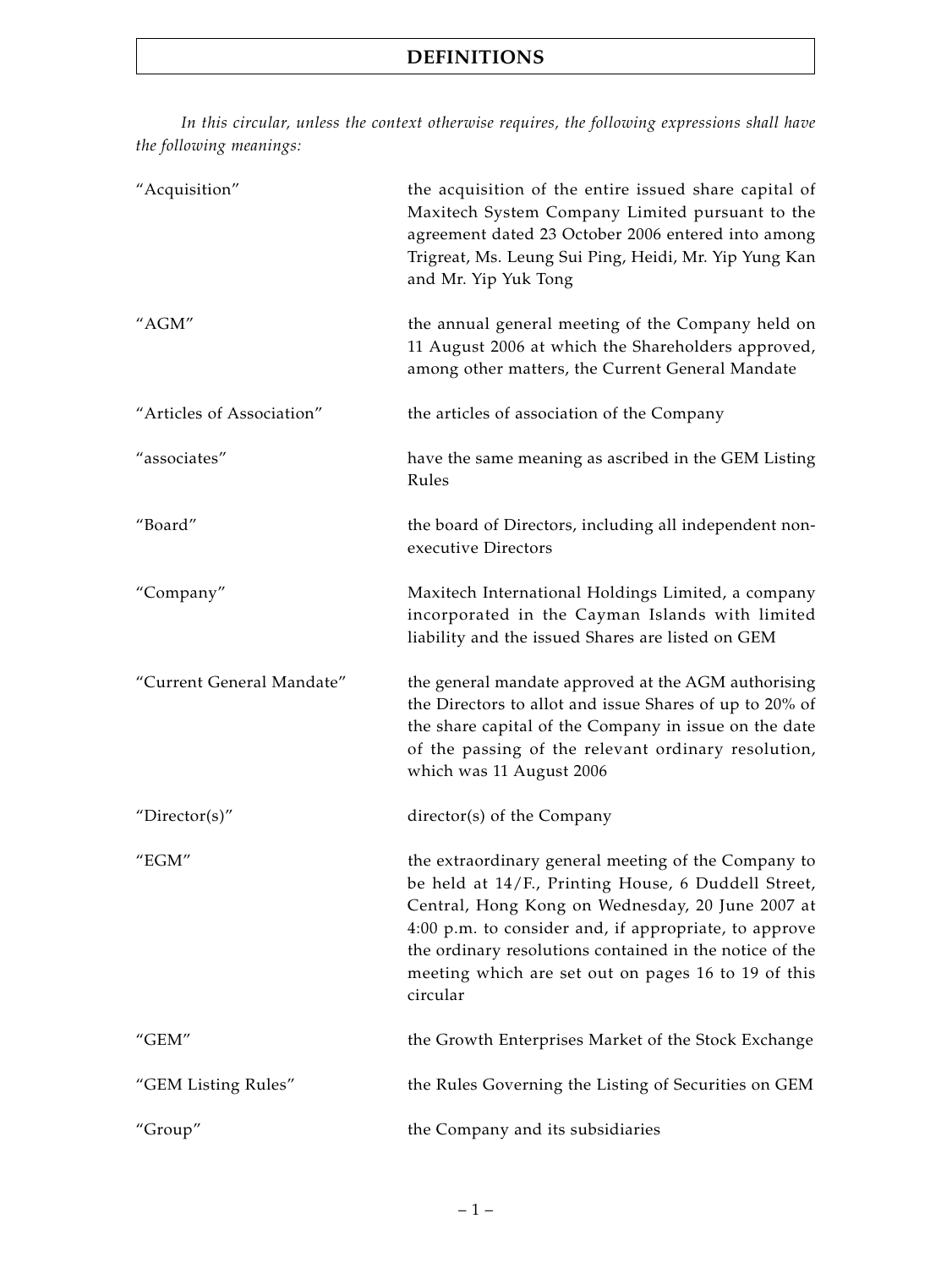# **DEFINITIONS**

| "Hong Kong"                     | the Hong Kong Special Administrative Region of the<br>People's Republic of China                                                                                                                                                                                           |
|---------------------------------|----------------------------------------------------------------------------------------------------------------------------------------------------------------------------------------------------------------------------------------------------------------------------|
| "Independent Board Committee"   | an independent committee of the Board, comprising<br>all independent non-executive Directors, to advise the<br>Independent Shareholders as to the fairness and<br>reasonableness of the grant of the New General<br>Mandate                                                |
| "Independent Financial Adviser" | Nuada Limited, a licensed corporation to carry out<br>type 6 (advising on corporate finance) regulated<br>activities as defined under the SFO, being independent<br>financial adviser to the Independent Board Committee<br>and the Independent Shareholders               |
| "Independent Shareholders"      | Shareholders other than Virtue Partner, Mr. Pong and<br>their respective associates                                                                                                                                                                                        |
| "Latest Practicable Date"       | 31 May 2007, being the latest practicable date prior to<br>the printing of this circular for ascertaining certain<br>information in this circular                                                                                                                          |
| "Mr. Pong"                      | Mr. Pong Wai San, Wilson                                                                                                                                                                                                                                                   |
| "New General Mandate"           | the general mandate proposed to be granted to the<br>Directors at the EGM to allot, issue and otherwise deal<br>with additional Shares not exceeding 20% of the share<br>capital of the Company in issue on the date of the<br>passing of the relevant ordinary resolution |
| "SFO"                           | the Securities and Futures Ordinance (Chapter 571 of<br>the Laws of Hong Kong)                                                                                                                                                                                             |
| "Share $(s)$ "                  | ordinary share(s) of nominal value of HK\$0.01 each in<br>the share capital of the Company                                                                                                                                                                                 |
| "Shareholder(s)"                | holder(s) of Share(s)                                                                                                                                                                                                                                                      |
| "Stock Exchange"                | The Stock Exchange of Hong Kong Limited                                                                                                                                                                                                                                    |
| "Trigreat"                      | Trigreat Investments Limited, a company incorporated<br>in the British Virgin Islands which is a wholly-owned<br>subsidiary of the Company                                                                                                                                 |
| "Virtue Partner"                | Virtue Partner Group Limited, a company incorporated<br>in the British Virgin Islands with limited liability and<br>beneficially and wholly-owned by Mr. Pong                                                                                                              |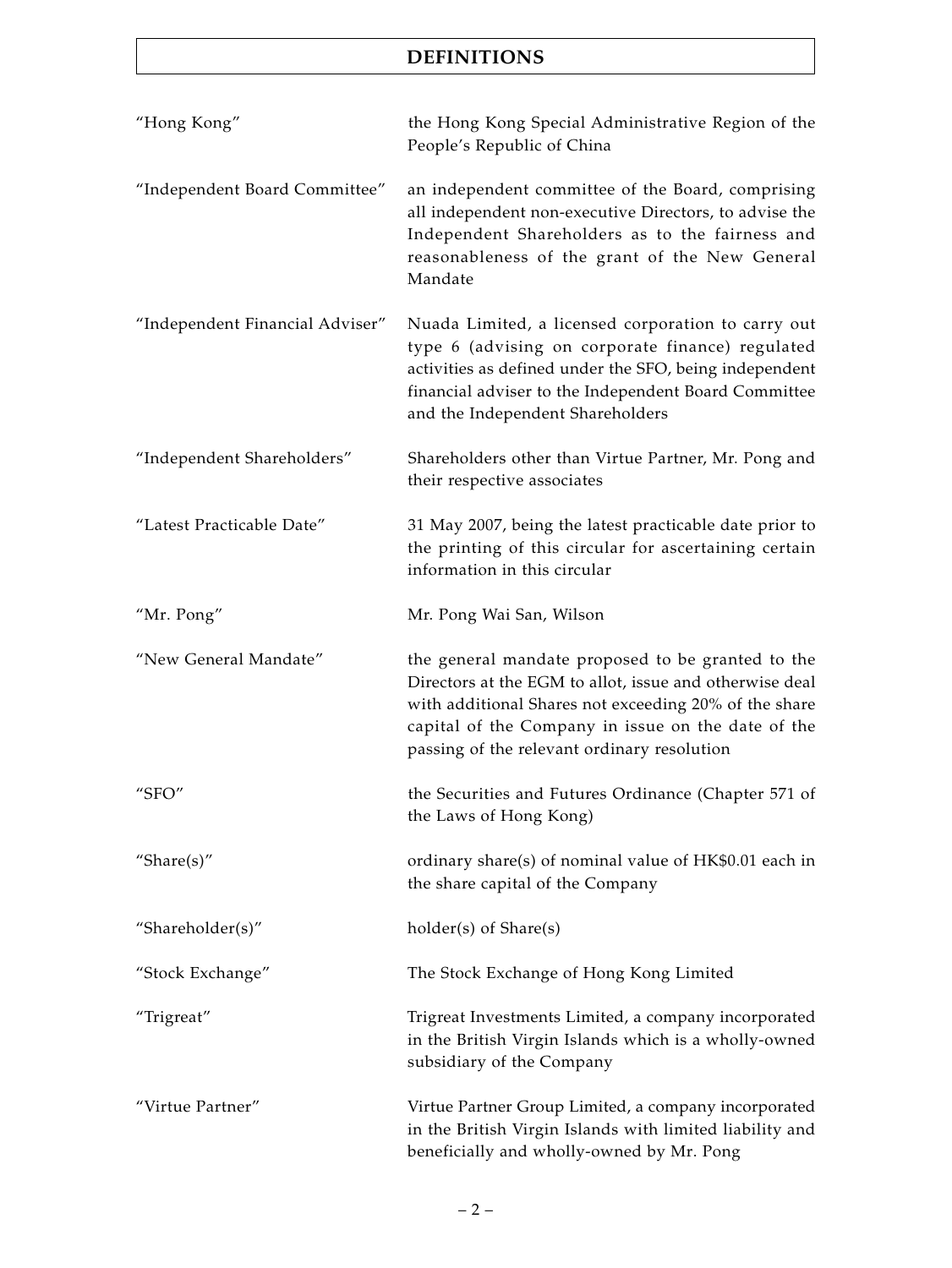# **DEFINITIONS**

"HK\$" Hong Kong dollars, the lawfully currency of Hong Kong

"%" per cent.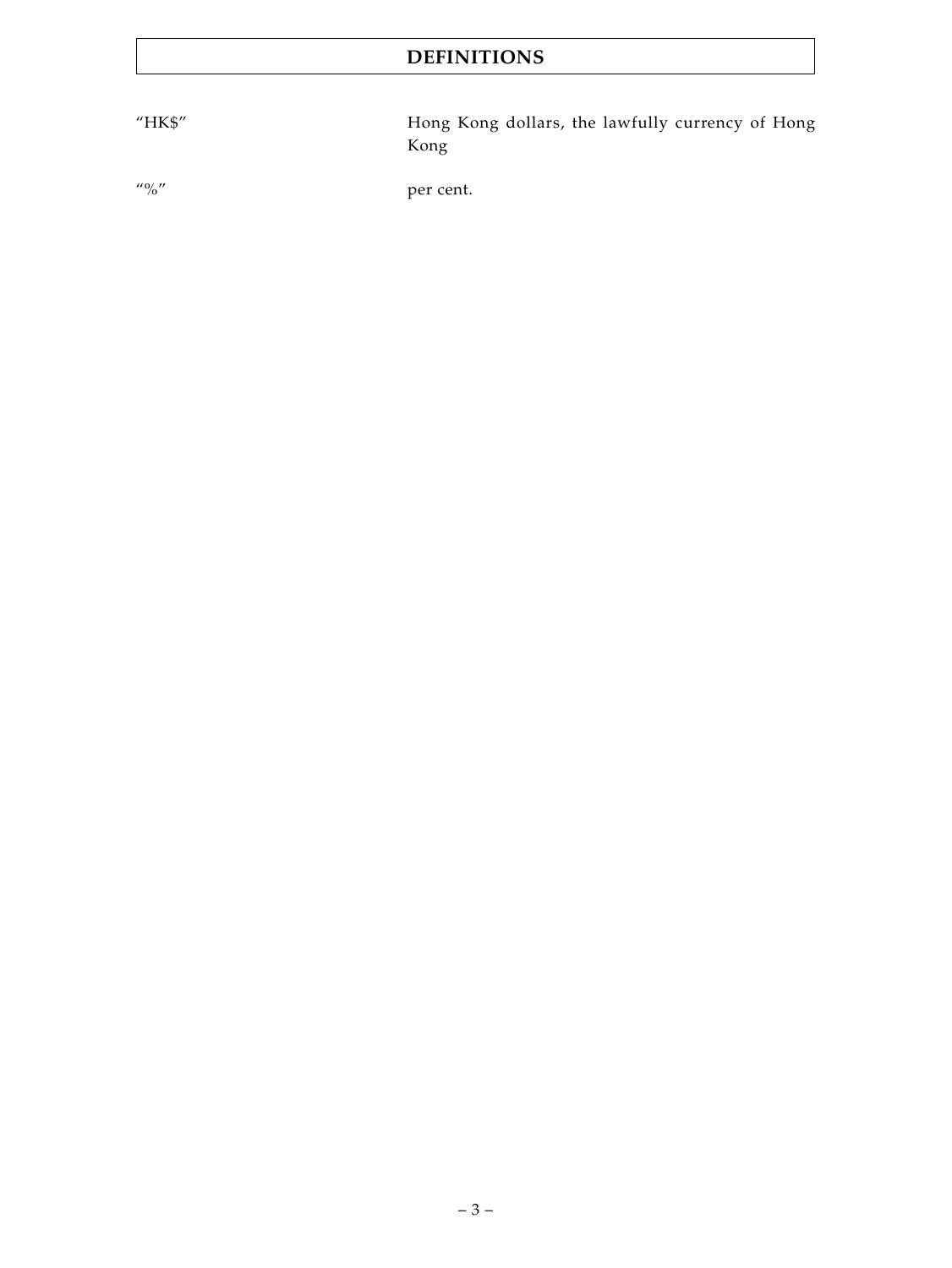

# **MAXITECH INTERNATIONAL HOLDINGS LIMITED**

**全美國際控股有限公司** \* *(Incorporated in the Cayman Islands with limited liability)*

**(Stock Code: 8136)**

*Executive Director: Registered Office:* Mr. Pong Wai San, Wilson *(Chairman)* Cricket Square

*Non-executive Director:* P.O. Box 2681

*Independent non-executive Directors:* Mr. Koo Fook Sun, Louis *Head office and principal place* Mr. Henry Lai Hing Wing *of business in Hong Kong:* Mr. Lung Hung Cheuk **Room 806B**, 8th Floor

Hutchins Drive Mr. Li Chi Chung Grand Cayman KY1-1111 Cayman Islands

> Nanyang Plaza 57 Hung To Road Kwun Tong, Kowloon Hong Kong

4 June 2007

*To the Shareholders*

Dear Sir or Madam,

### **REFRESHMENT OF GENERAL MANDATE TO ALLOT AND ISSUE SHARES**

#### **INTRODUCTION**

The purpose of this circular is to provide you with information relating to (i) the proposed grant of the New General Mandate; (ii) the recommendation from the Independent Board Committee to the Independent Shareholders on the proposed grant of the New General Mandate; (iii) the recommendation from the Independent Financial Adviser to the Independent Board Committee and the Independent Shareholders on the proposed grant of the New General Mandate; and (iv) the notice of EGM, at which the necessary resolutions will be proposed to the Independent Shareholders to consider and, if thought fit, approve the New General Mandate by way of poll.

*\* For identification purposes only*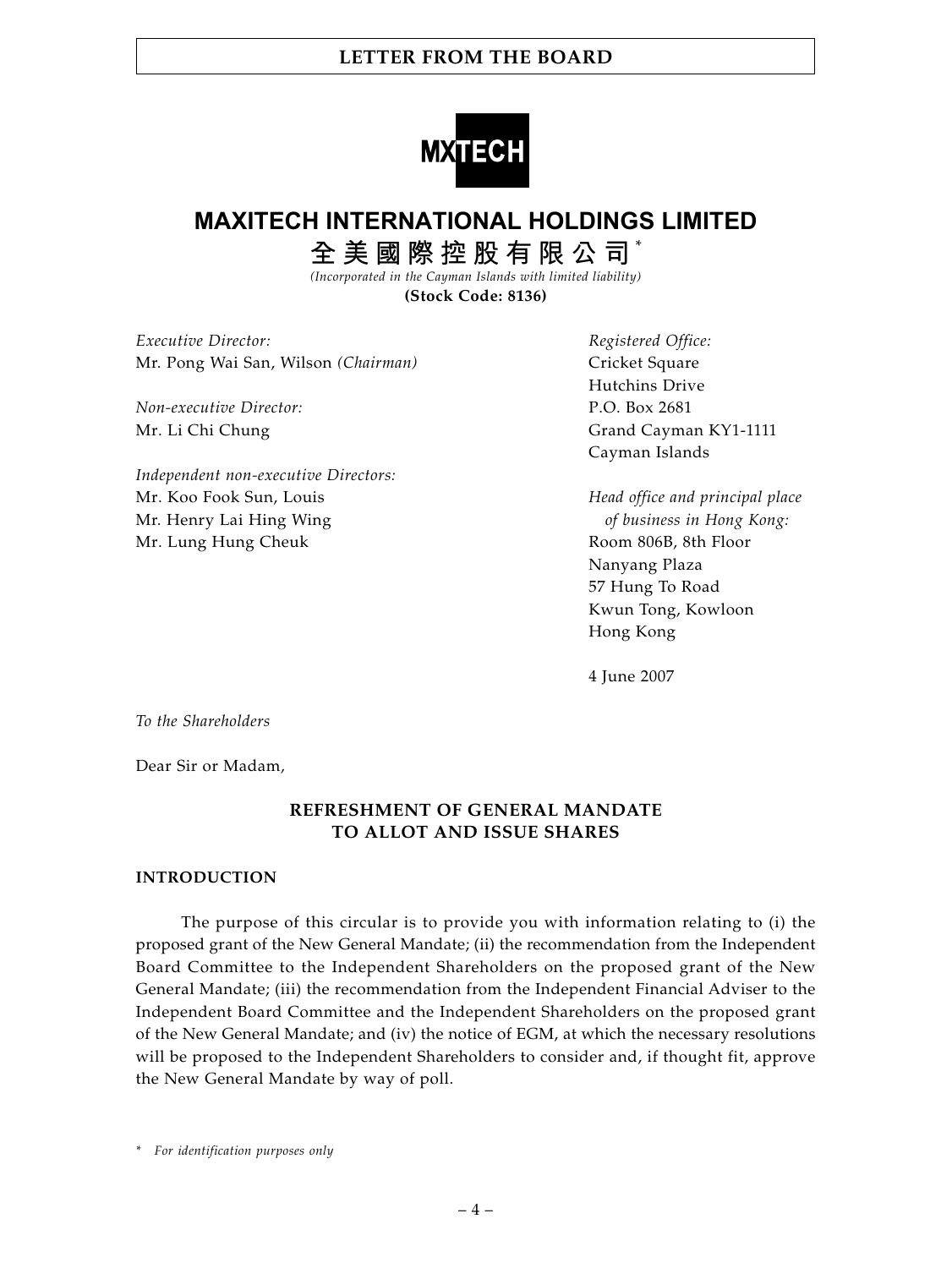### **CURRENT GENERAL MANDATE**

At the AGM, Shareholders approved, among other things, an ordinary resolution to grant to the Directors the Current General Mandate to issue not more than 149,581,200 Shares, being 20% of the aggregate nominal amount of the issued share capital of the Company of 747,906,000 Shares as at the date of passing of the resolution.

During the period from the grant of the Current General Mandate up to the Latest Practicable Date, the Current General Mandate has been utilised as to 15,300,000 Shares in association with the issue of new Shares on completion of the Acquisition as consideration on 3 November 2006, representing approximately 10.23% of the aggregate number of Shares which may be allotted and issued under the Current General Mandate. Please refer to the Company's announcement dated 24 October 2006 and circular dated 10 November 2006 for further details regarding the Acquisition.

#### **PROPOSED GRANT OF NEW GENERAL MANDATE**

At the EGM, ordinary resolutions will be proposed to the Independent Shareholders that:

- (i) the Directors be granted the New General Mandate to allot and issue Shares not exceeding 20% of the share capital of the Company in issue as at the date of passing of the relevant ordinary resolution; and
- (ii) the New General Mandate be extended to Shares repurchased by the Company pursuant to the repurchase mandate granted to the Directors at the AGM.

The Company has not refreshed the Current General Mandate since the AGM. The New General Mandate proposed will last until whichever is the earliest of:

- (i) the conclusion of the next annual general meeting of the Company;
- (ii) the expiration of the period within which the next annual general meeting of the Company is required by the memorandum and articles of association of the Company or any other applicable laws to be held; and
- (iii) the passing of an ordinary resolution by the Shareholders in general meeting revoking or varying the authority given to the Directors under the New General Mandate.

The issued share capital of the Company was 747,906,000 Shares on the date of the AGM. Other than the issue of 15,300,000 new Shares upon completion of the Acquisition, on 27 February 2007, 1,036,794,000 new Shares were further allotted and issued to Virtue Partner pursuant to a subscription agreement dated 12 January 2007 entered into between the Company and Virtue Partner. Please refer to the announcement of the Company dated 22 January 2007 and the circular of the Company dated 2 February 2007 for further details of the subscription of 1,036,794,000 new Shares by Virtue Partner.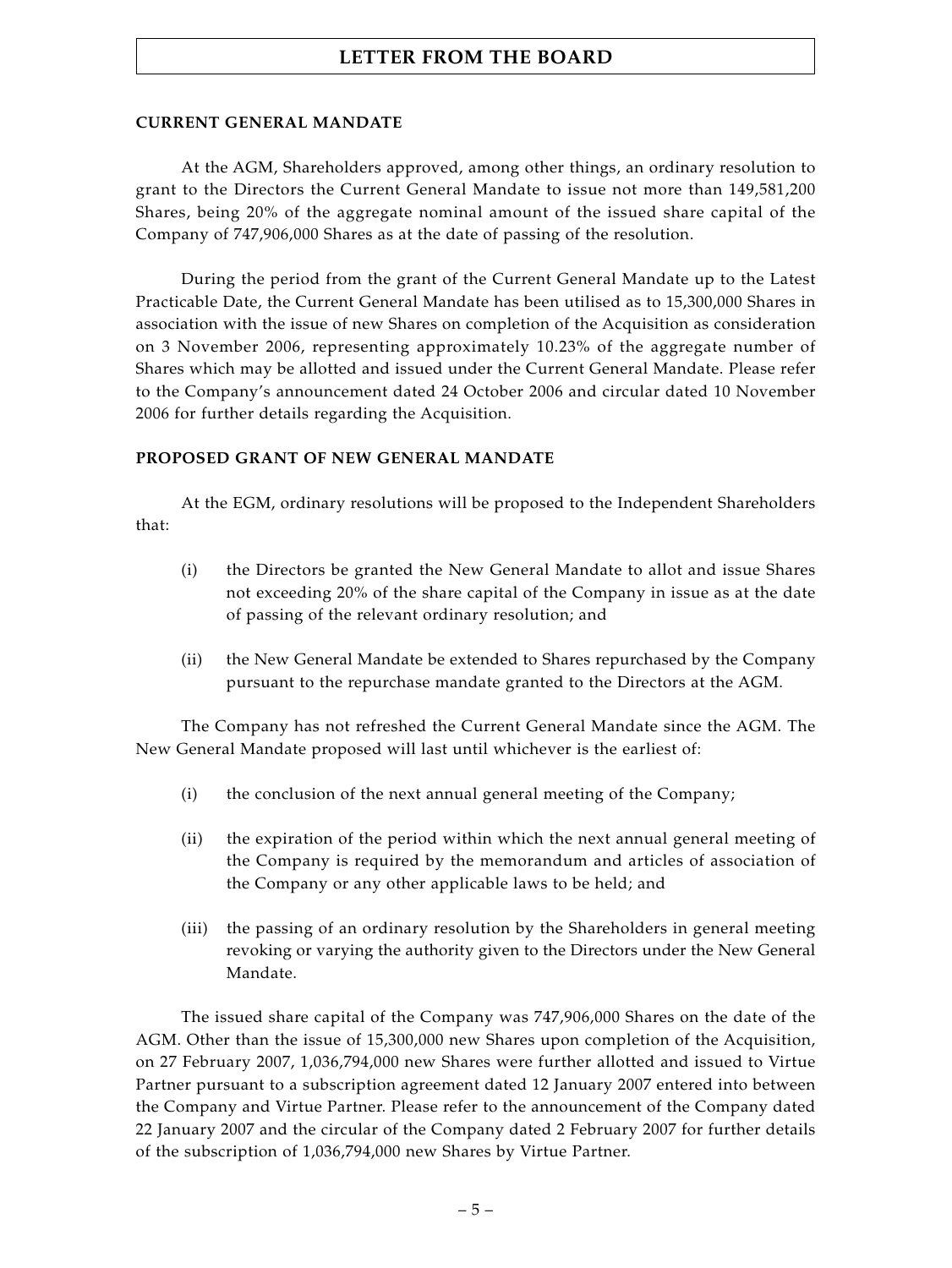As a result of the issue of aforementioned new Shares, as at the Latest Practicable Date, the Company has an aggregate of 1,800,000,000 Shares in issue representing an increase of 1,052,094,000 Shares from the date on which the AGM was held. On the basis that no further Shares are issued and/or repurchased by the Company between the Latest Practicable Date and the date of the EGM, the Company would be allowed under the New General Mandate to allot and issue up to 360,000,000 Shares.

#### **REASONS FOR THE NEW GENERAL MANDATE**

The Group is principally engaged in the retail and wholesale of bags and accessories and trading of used computers and the provision of property brokerage services, carrying out schemes for property consolidation, assembly, redevelopment and property trading in Hong Kong.

As explained in the paragraph headed "Current General Mandate" above, the Current General Mandate has been utilised as to 15,300,000 Shares, being approximately 10.23% of the aggregate number of Shares which may be allotted and issued under the Current General Mandate.

In view of the substantial increase of the issued share capital of the Company since the AGM, the Board considers that granting of the New General Mandate is in the best interests of the Company and the Shareholders as a whole in maintaining the financial flexibility necessary for the Group's future business development. The Board considers equity financing to be an important avenue of resources to the Group since it does not create any interest paying obligations on the Group. In appropriate circumstances, the Group will also consider other financing methods such as debt financing or internal cash resources to fund its future business development. While the Board considers that there is no immediate funding need for the Group's current operations and that there is currently no concrete proposal presented by potential investors for investment in the Shares, the Board is now proposing to seek the approval of Independent Shareholders at the EGM of the New General Mandate such that should future funding needs arise or attractive terms for investment in the Shares become available from potential investors, the Board will be able to respond to the market and such investment opportunities promptly because fund raising exercise pursuant to a general mandate provides the Company a more simple and less lead time process than other types of fund raising exercises and to avoid the uncertainties in such circumstances that specific mandate may not be obtained in a timely manner.

The following table summaries the use of the Current General Mandate since the  $AGM$ 

| Date of<br>announcement | Event       | Net proceeds             | Intended use<br>of proceeds | Actual use of<br>proceeds as at<br>the Latest<br>Practicable Date |
|-------------------------|-------------|--------------------------|-----------------------------|-------------------------------------------------------------------|
| 24 October 2006         | Acquisition | Not applicable<br>(Note) | Not applicable              | Not applicable                                                    |

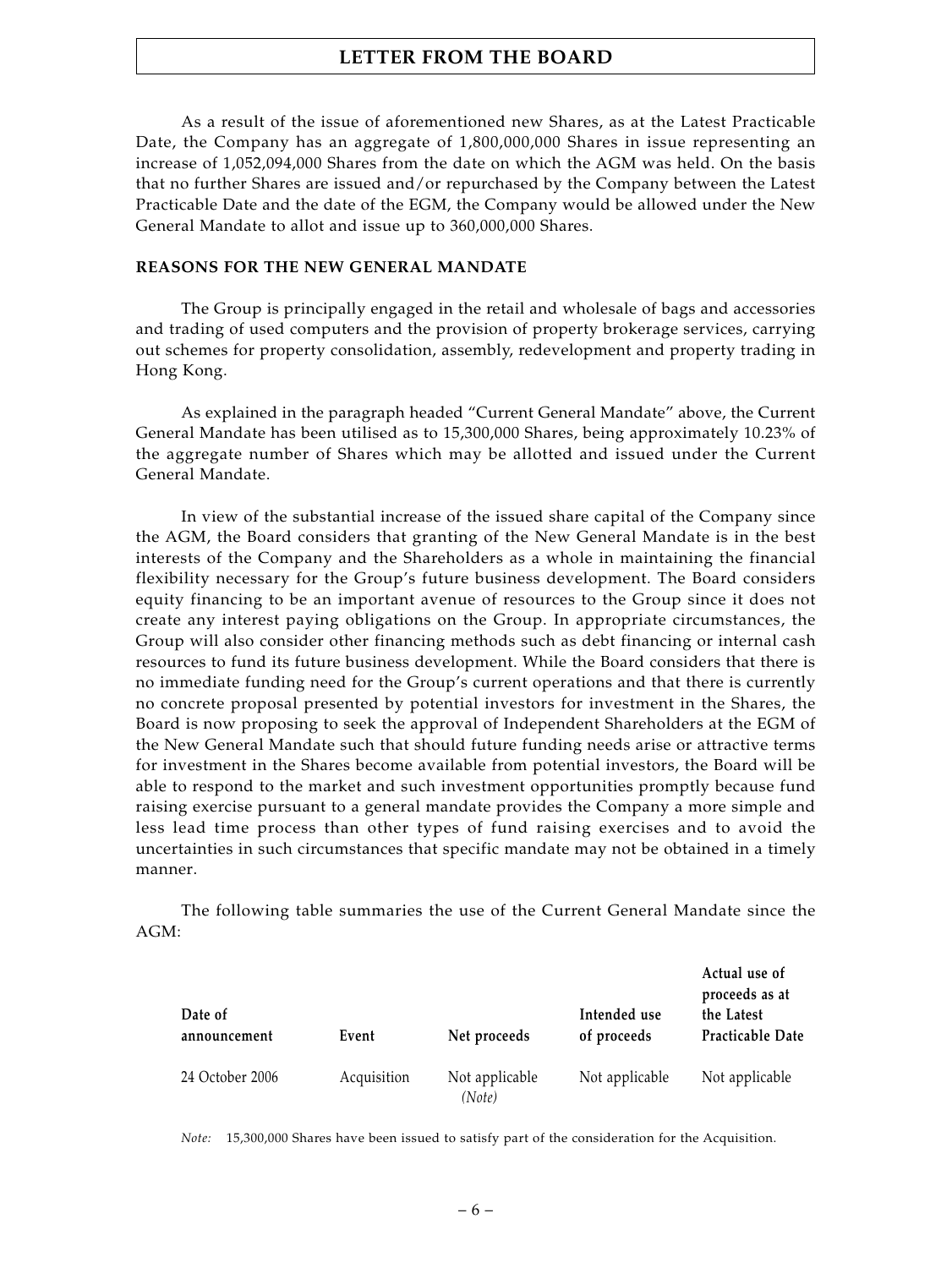In view of the above, the Directors consider the grant of the New General Mandate, which may or may not be utilised, is in the best interests of the Company and the Shareholders as a whole.

### **EXTRAORDINARY GENERAL MEETING**

Pursuant to Rule 17.42A(1) of the GEM Listing Rules, the New General Mandate requires the approval of the Independent Shareholders at the EGM at which any of the controlling Shareholders and their associates or, where there are no controlling Shareholders, Directors (excluding independent non-executive Directors) and the chief executive of the Company and their respective associates shall abstain from voting in favour of the relevant resolutions. As at the Latest Practicable Date, Mr. Pong and Virtue Partner together are holding 1,242,794,000 Shares, representing approximately 69.04% of the issued share capital of the Company, and will abstain from voting in favour of the relevant resolutions. The Board was advised by Mr. Pong and Virtue Partner that they have no intention to vote against the grant of the New General Mandate. Further, pursuant to Rule 17.47(4)(b) of the GEM Listing Rules, any vote of the Independent Shareholders at the EGM will be taken by poll and an announcement will be made after the EGM on the results of the EGM.

The notice convening the EGM is set out on pages 16 to 19 of this circular. At the EGM, ordinary resolutions will be proposed to approve the proposed grant of the New General Mandate. A form of proxy for use at the EGM is also enclosed with this circular. To be valid, the enclosed form of proxy, together with any power of attorney or other authority under which it is signed must be completed in accordance with the instructions printed thereon and delivered to the Hong Kong branch share registrar and transfer office of the Company, Tengis Limited, at 26th Floor, Tesbury Centre, 28 Queen's Road East, Wanchai, Hong Kong as soon as possible but in any event not less than 48 hours before the time appointed for the holding of the EGM or any adjourned meeting. The completion and return of the form of proxy will not preclude you from attending and voting at the EGM or any adjourned meeting in person if you so wish.

### **INDEPENDENT BOARD COMMITTEE**

The Independent Board Committee comprises Mr. Koo Fook Sun, Louis, Mr. Henry Lai Hing Wing and Mr. Lung Hung Cheuk, all being independent non-executive Directors, has been established to advise the Independent Shareholders on the grant of the New General Mandate.

Nuada Limited has been appointed as the independent financial adviser to advise the Independent Board Committee and the Independent Shareholders in respect of the grant of the New General Mandate.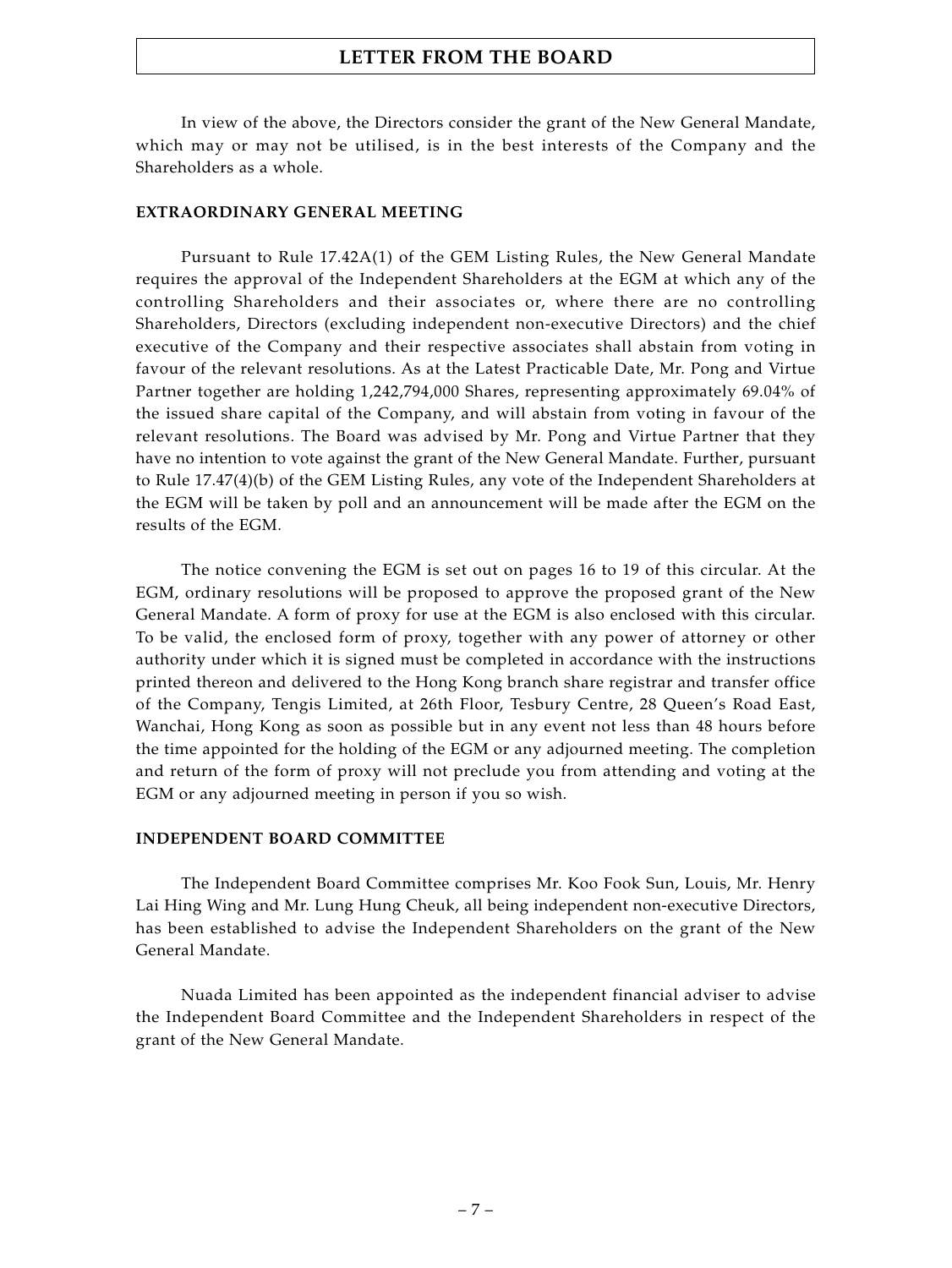#### **RECOMMENDATIONS**

The Directors consider that the refreshment of the New General Mandate is in the interest of the Company and the Shareholders as a whole and accordingly recommend the Independent Shareholders to vote in favour of the relevant resolutions to be proposed at the EGM for approving the grant of the New General Mandate.

The Independent Board Committee, having taken into account the advice of the Independent Financial Adviser, considers that the granting of the New General Mandate is fair and reasonable so far as the Independent Shareholders are concerned and accordingly recommends the Independent Shareholders to vote in favour of the relevant resolutions to be proposed at the EGM for approving the grant of the New General Mandate.

#### **GENERAL INFORMATION**

Your attention is drawn to the letter of advice from the Independent Financial Adviser set out on pages 10 to 14 of this circular which contains its advice to the Independent Board Committee and the Independent Shareholders in connection with the grant of the New General Mandate and the letter from the Independent Board Committee set out on page 9 of this circular which contains its recommendation to the Independent Shareholders in relation to the grant of the New General Mandate.

Your attention is also drawn to the additional information set out in the Appendix to this circular. Please note, however, the ordinary resolutions will be voted by way of poll at the EGM as required under the GEM Listing Rules.

#### **RESPONSIBILITY STATEMENT**

This document, for which the Directors collectively and individually accept full responsibility, includes particulars given in compliance with the GEM Listing Rules for the purpose of giving information with regard to the Company. The Directors, having made all reasonable enquiries, confirm that, to the best of their knowledge and belief: (i) the information contained in this document is accurate and complete in all material aspects and not misleading; (ii) there are no other matters the omission of which would make any statement in this document misleading; (iii) all opinions expressed in this document have been arrived at after due and careful consideration and are founded on bases and assumptions that are fair and reasonable.

> Yours faithfully For and on behalf of the Board **Maxitech International Holdings Limited Pong Wai San, Wilson** *Chairman*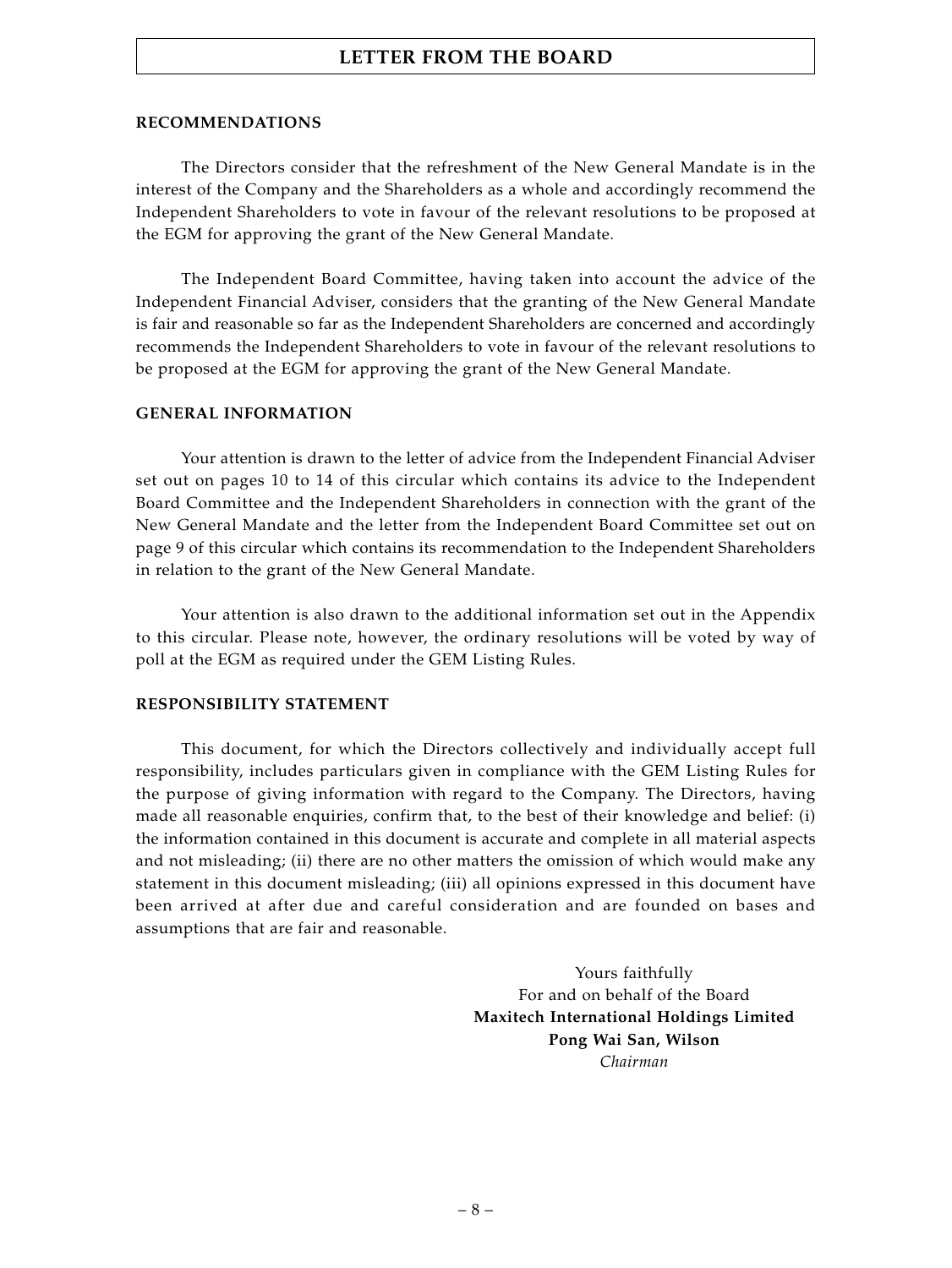### **LETTER FROM THE INDEPENDENT BOARD COMMITTEE**



# **MAXITECH INTERNATIONAL HOLDINGS LIMITED**

**全美國際控股有限公司** \* *(Incorporated in the Cayman Islands with limited liability)*

**(Stock Code: 8136)**

4 June 2007

*To the Independent Shareholders*

Dear Sir or Madam,

### **REFRESHMENT OF GENERAL MANDATE TO ALLOT AND ISSUE SHARES**

We refer to the circular of the Company dated 4 June 2007 (the "**Circular**") of which this letter forms part. Unless the context requires otherwise, capitalised terms used herein shall have the same meanings as defined in the Circular.

We have been appointed by the Board to advise the Independent Shareholders as to whether the terms of the proposed grant of the New General Mandate are fair and reasonable so far as the Independent Shareholders are concerned. Nuada Limited has been appointed as the independent financial adviser to advise us in this respect.

Having considered the principal reasons and factors considered by, and the advice of, the Independent Financial Adviser as set out in its letter of advice to us on pages 10 to 14 of the Circular, we are of the opinion that the grant of the New General Mandate is in the interests of the Company and the Shareholders as a whole and the terms of which are fair and reasonable so far as the Company and the Independent Shareholders are concerned. Accordingly, we recommend the Independent Shareholders to vote in favour of the ordinary resolutions to be proposed at the EGM to approve the grant of the New General Mandate by way of poll.

> Independent Board Committee **Koo Fook Sun, Louis Henry Lai Hing Wing Lung Hung Cheuk** *Independent non-executive Directors*

*<sup>\*</sup> For identification purposes only*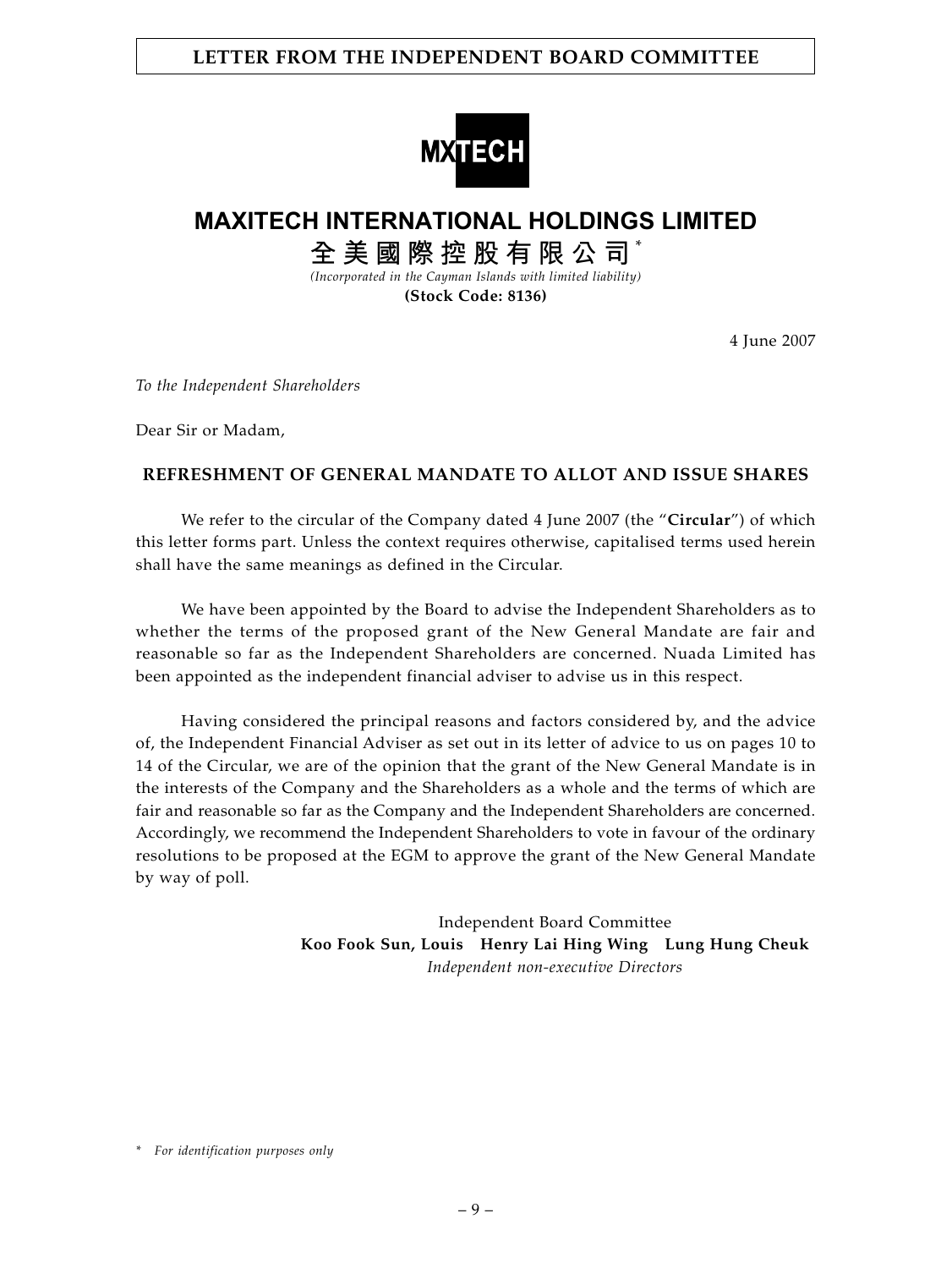*The following is the full text of the letter from Nuada Limited setting out their advice to the Independent Board Committee and the Independent Shareholders for inclusion in this circular.*

Nuada Limited

7th Floor, New York House 60 Connaught Road Central Hong Kong

4 June 2007

*To the Independent Board Committee and the Independent Shareholders of Maxitech International Holdings Limited*

Dear Sirs,

### **PROPOSED REFRESHMENT OF GENERAL MANDATE TO ALLOT AND ISSUE SHARES**

#### **INTRODUCTION**

We refer to the circular dated 4 June 2007 issued by Maxitech International Holdings Limited to the Shareholders of which this letter forms part (the "Circular") and our appointment as independent financial adviser to advise the Independent Board Committee and the Independent Shareholders in respect of the proposed grant of the New General Mandate, details of which are set out in the letter from the Board contained in the Circular (the "Letter"). Capitalised terms used in this letter, unless the context otherwise requires, shall have the same meaning ascribed to them in the Circular.

Pursuant to Rule 17.42A of the GEM Listing Rules, the grant of the New General Mandate is subject to the approval of the Independent Shareholders by way of poll at the EGM. The controlling Shareholders and their associates or, where there are no controlling Shareholders, Directors (excluding the independent non-executive Directors) and the chief executive and their respective associates shall abstain from voting in favour of the relevant resolutions at the EGM. As at the Latest Practicable Date, Mr. Pong Wai San, Wilson and Virtue Partner were in aggregate interested in 1,242,794,000 Shares, representing approximately 69.04% of the issued share capital of the Company, and are thus required to abstain from voting in favour of the relevant resolutions at the EGM.

Virtue Partner became the controlling Shareholder upon completion of the acquisition of 306,000,000 existing Shares from Flyrich Resources Limited and the subscription of 1,036,794,000 new Shares (the "Subscription Shares") issued by the Company (the "Subscription"), which in aggregate representing 1,342,794,000 Shares or approximately 74.60% of the then issued share capital of the Company, on 27 February 2007. As a result of the completion of the Subscription, Virtue Partner was required to make a mandatory unconditional general offer (the "Offer") for all the issued Shares (other than those already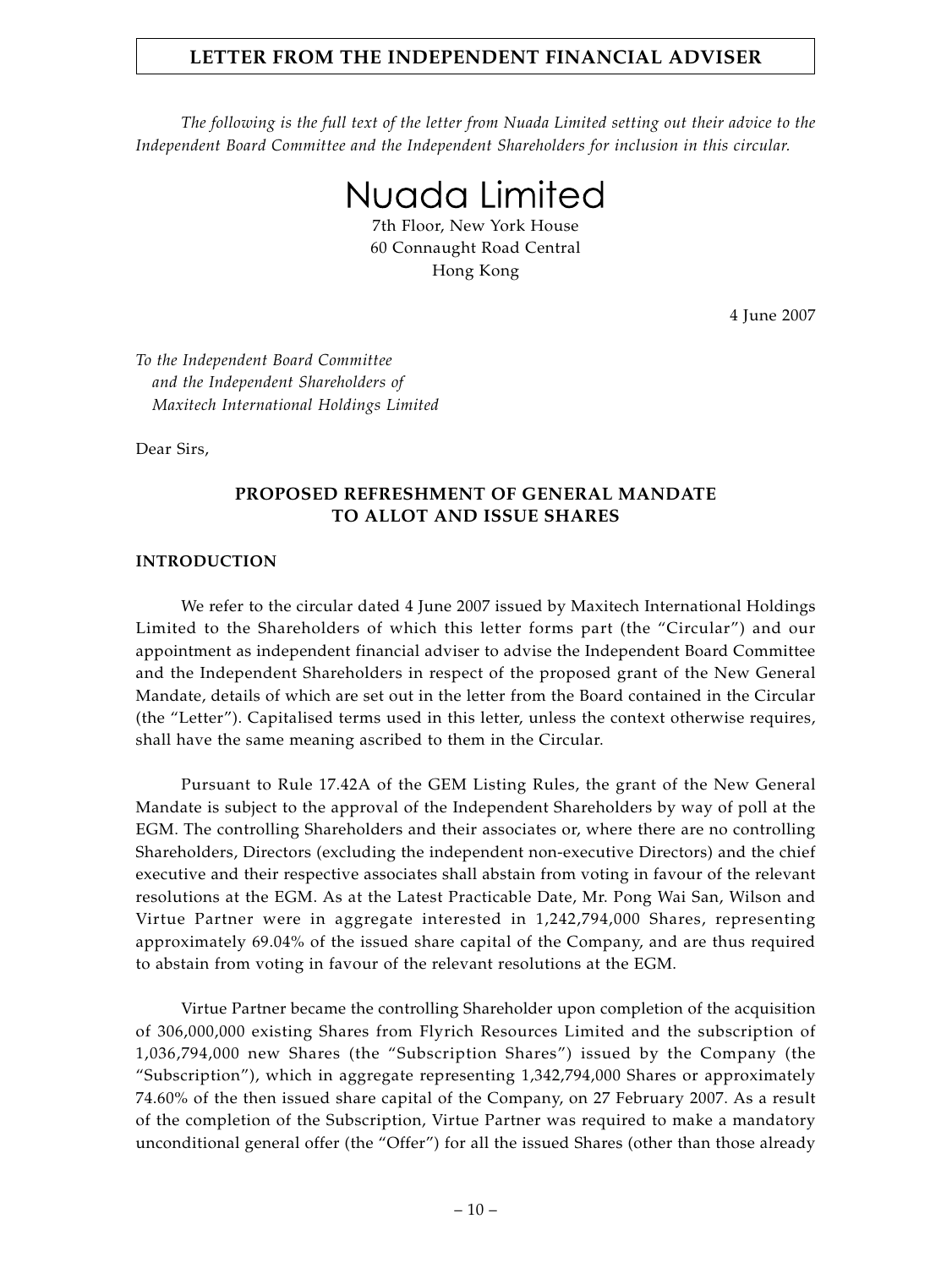owned by it or parties acting in concert with it) pursuant to Rule 26 of the Hong Kong Code on Mergers and Takeovers. No valid acceptance was received under the Offer. For details regarding the Subscription and the Offer, please refer to the announcements jointly issued by the Company and Virtue Partner on 22 January 2007, 27 February 2007 and 23 March 2007 respectively, the circular issued by the Company in respect of the Subscription dated 5 February 2007 and the composite offer document jointed issued by the Company and Virtue Partner in respect of the Offer dated 2 March 2007.

The Independent Board Committee has been established to advise whether the proposed grant of the New General Mandate is in the interest of the Company and the Shareholders as a whole.

#### **BASIS OF OUR ADVICE**

In formulating our opinion, we have relied on the information, facts and representations contained or referred to in the Circular and the information, facts and representations provided by, and the opinions expressed by the Directors, the Company and its management. We have assumed that all statements, information, facts, opinions and representations made to us or referred to in the Circular were true, accurate and complete at the time when they were made and continued to be true, accurate and complete as at the date of the Circular. We have no reason to doubt the truth, accuracy and completeness of the statements, information, facts, opinions and representations provided to us by the Directors, the Company and its management. The Directors have confirmed to us that no material facts have been omitted from the information supplied and opinions expressed. We consider that we have been provided with sufficient information to reach an informed view to provide a reasonable basis for our opinion.

All the Directors jointly and severally accept full responsibility for the accuracy of the information contained in the Circular and confirm, having made all reasonable enquiries, that, to the best of their knowledge, opinions expressed in the Circular have been arrived at after due and careful consideration and that there are no other facts not contained in the Circular the omission of which would make any statement in the Circular misleading. We have relied on such information and opinions and have not, however, conducted any independent investigation into the business, financial conditions and affairs or the future prospects of the Group.

#### **PRINCIPAL FACTORS AND REASONS CONSIDERED**

In arriving at our opinion in respect of the proposed grant of the New General Mandate, we have taken the following principal factors and reasons into consideration:

#### **Background**

The Group is principally engaged in the retail and wholesale of bags and accessories and trading of used computers and the provision of property brokerage services, carrying out schemes for property consolidation, assembly, redevelopment and property trading in Hong Kong.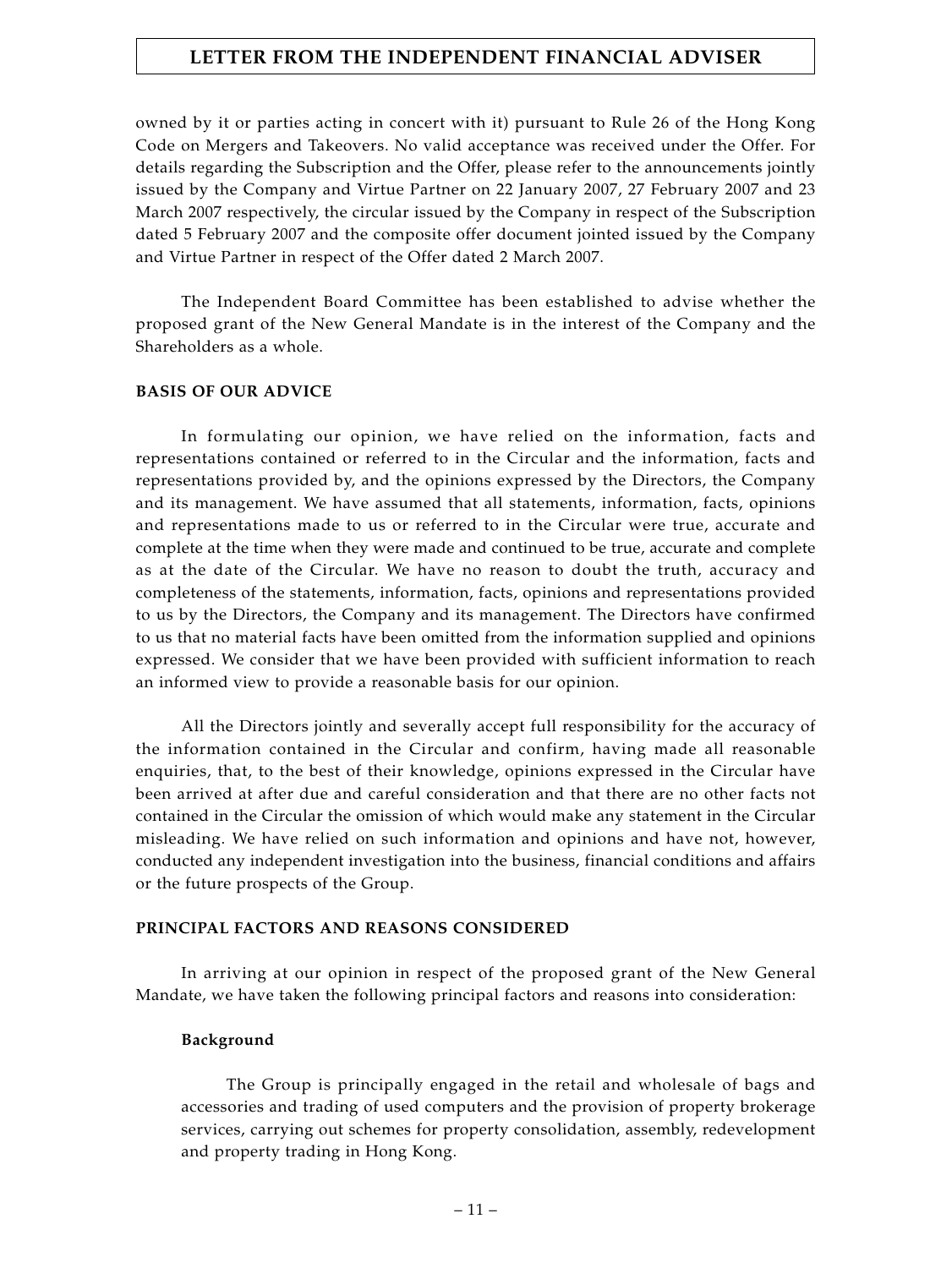At the AGM, the Directors were granted the Current General Mandate to allot and issue up to 149,581,200 new Shares, representing 20% of the aggregate nominal amount of the issued share capital of the Company comprising 747,906,000 Shares then in issue. As at the Latest Practicable Date, the Current General Mandate had been utilized as to 15,300,000 Shares in association with the issue of consideration Shares upon completion of the Acquisition (the "Consideration Shares"), representing approximately 10.23% of the aggregate number of Shares which may be allotted and issued under the Current General Mandate. As at the Latest Practicable Date, the Company had 1,800,000,000 Shares in issue as enlarged by the issue and allotment of the Consideration Shares and the Subscription Shares. In order to provide the Company with greater financial flexibility for the Group's future business development, the Directors therefore propose to seek the approval of the Independent Shareholders at the EGM for the grant of the New General Mandate. Subject to the passing of the ordinary resolutions for the approval of the New General Mandate and assuming that no other Shares are issued and/or repurchased by the Company between the Latest Practicable Date and the date of the EGM, the Company would be allowed under the New General Mandate to allot and issue up to 360,000,000 Shares.

#### **Reasons for the New General Mandate**

As advised by the Company, the Directors consider that equity financing to be an important avenue of resources to the Group since it does not create any interest paying obligations on the Group. In view of the utilization of the Current General Mandate and the substantial increase in the number of issued Shares as mentioned above, the Directors believe that the refreshment of the Current General Mandate will enhance the flexibility for the Group to raise funds by equity financing for further business development and to strengthen the capital base of the Company. While the Board considers that there is no immediate funding need for the Group's current operations and that there is currently no concrete proposal presented by potential investors for investment in Shares, the Board proposes to seek approval of the Independent Shareholders at the EGM of the New General Mandate such that should future funding needs arise or attractive terms for investment in Shares become available from potential investors, the Board, with the grant of the New General Mandate, will be more flexible in responding to the market and such investment opportunities promptly. In addition, the New General Mandate enhances the flexibility of the Group to capture a favourable equity market condition to raise funds by issuing new Shares.

During the period from the date of AGM up to the Latest Practicable Date, the Company raised approximately HK\$10.4 million from the Subscription (the "Proceeds"). As advised by the Company, the Proceeds had been used for partial settlement of the consideration for the acquisition of Richfield Reality Limited, which is principally engaged in the provision of property brokerage services, carrying out schemes for property consolidation, assembly and redevelopments and property trading in Hong Kong, details of which was set out in the announcement dated 18 April 2007 (the "Acquisition Announcement") and the circular dated 10 May 2007 of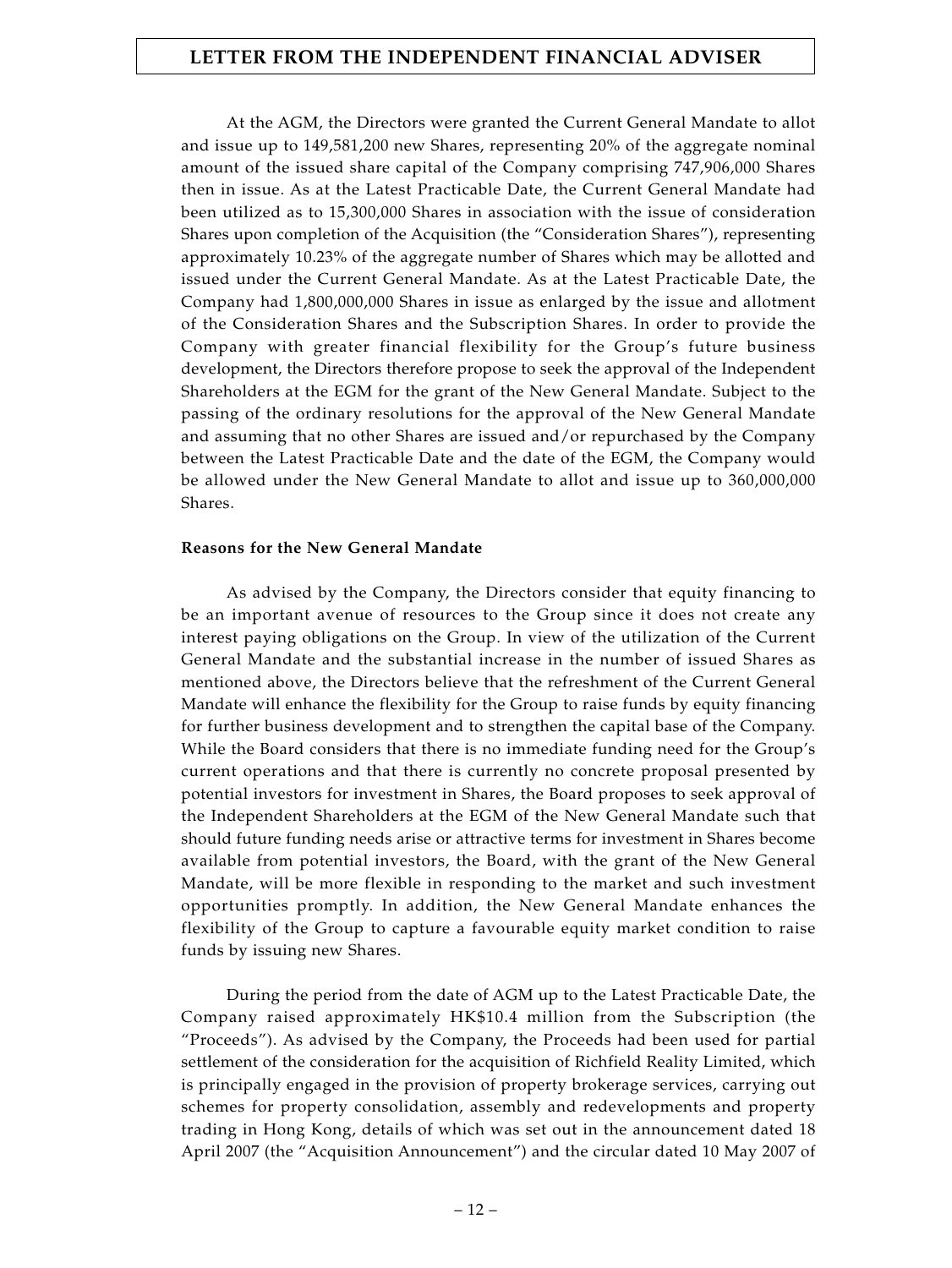the Company. As stated in the Acquisition Announcement, while the Group will continue its existing businesses, pursuant to a management review of the business environment and the competitive landscape for the Group's existing businesses, taking into account the recurring losses suffered in such divisions, the Board intends to restrain from making further material investments in the existing businesses. Nevertheless, as stated in the composite offer document dated 2 March 2007 and as advised by the Company, the Board would consider new investment opportunities in other business sectors. Therefore, notwithstanding the fact that the Group had no immediate funding need for its current operations and there is currently no concrete proposal presented by potential investors for investment in Shares, the Directors believe that the New General Mandate would offer the Group greater flexibility to capture investment opportunities which may arise at any time and require prompt investment decision by the Group. The Directors also consider that the New General Mandate would provide the Company with the maximum flexibility to raise additional capital for any future investment or as working capital of the Group.

In light of the substantial increase in the issued share capital of the Company as a result of the completion of the Acquisition and Subscription as well as the Board's intention to explore new investment opportunities, we are of the opinion that the New General Mandate would provide the Company with more flexibility for fulfilling any possible funding needs for future business development and/or investment decisions in a timely manner. As such, we are of the view that the grant of the New General Mandate will be in the interest of the Company and the Shareholders as a whole.

### **Other financing alternative**

As advised by the Company, in appropriate circumstances, the Group will also consider other financing methods such as debt financing or internal cash resources to fund its future business development. While sufficient for its present requirements, there is no certainty that such cash resources will be adequate or other financing alternatives will be available for appropriate investment that may be identified by the Company in the future.

In addition, as debt financing may incur interest burden to the Group, the Directors consider that equity financing such as issuance of new Shares for cash or equity swaps may be an appropriate mean to fund such investments and/or acquisitions and provide additional working capital for the future development and expansion of the Group, given the Group's financial position, capital structure, cost of funding and the then financial market condition.

We consider that it is reasonable for the Company to have more flexibility in deciding the financing methods for its future development, including equity issuance. As such, we are of the view that the grant of the New General Mandate will be in the interest of the Company and the Shareholders as a whole.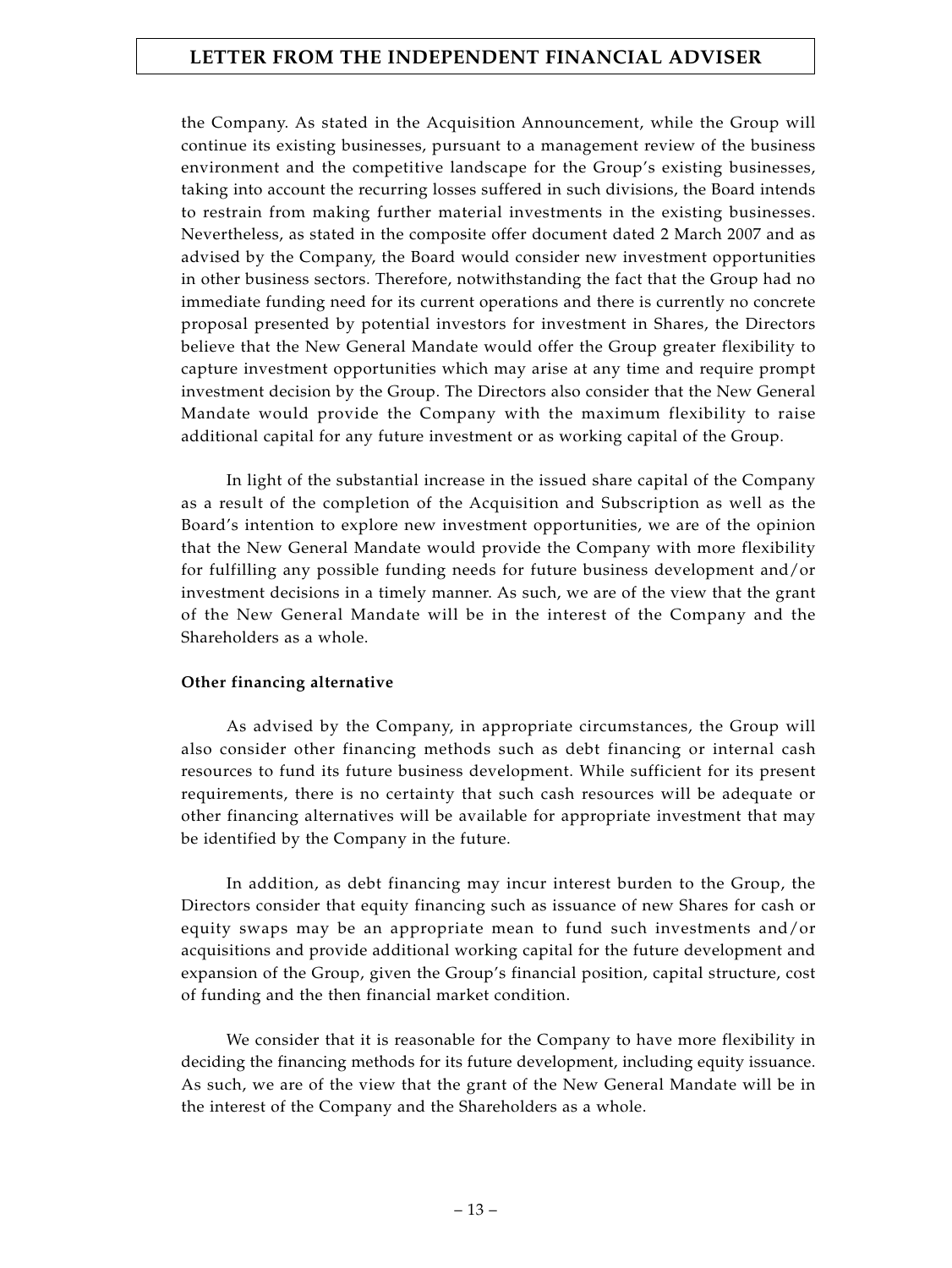### **Potential dilution to shareholdings of the Independent Shareholders**

Set out below is a table showing (i) the shareholdings of the Company as at the Latest Practicable Date; and (ii) for illustrative purpose, the potential dilution effect upon full utilisation of the New General Mandate, assuming that no other Shares are issued and/or repurchased by the Company.

|                          | As at the Latest<br><b>Practicable Date</b> |        | Upon full utilisation of<br>the New General Mandate |        |
|--------------------------|---------------------------------------------|--------|-----------------------------------------------------|--------|
|                          | <i>Shares</i>                               | $\%$   | <b>Shares</b>                                       | $\%$   |
| Virtue Partner and       |                                             |        |                                                     |        |
| its associates           | 1,242,794,000                               | 69.04  | 1,242,794,000                                       | 57.54  |
| Independent Shareholders | 557,206,000                                 | 30.96  | 557,206,000                                         | 25.79  |
| Shares issued under      |                                             |        |                                                     |        |
| New General Mandate      |                                             |        | 360,000,000                                         | 16.67  |
| Total                    | 1,800,000,000                               | 100.00 | 2,160,000,000                                       | 100.00 |

As illustrated in the table above, assuming that no other Shares are issued and/or repurchased by the Company, the aggregate shareholding of the Independent Shareholders will decrease from approximately 30.96% to approximately 25.79% upon full utilisation of the New General Mandate. Taking into account the benefits of the New General Mandate as discussed above and the fact that the shareholdings of all Shareholders will be diluted proportionately, we consider such dilution or potential dilution of shareholding to be reasonable.

### **RECOMMENDATION**

Having considered the factors and reasons as stated above, we are of the view that the grant of the New General Mandate is fair and reasonable and in the interest of the Company and Shareholders as a whole. Accordingly, we recommend the Independent Shareholders and advise the Independent Board Committee to recommend the Independent Shareholders to vote in favour of the ordinary resolutions in relation to the grant of the New General Mandate to be proposed at the EGM.

Independent Shareholders are however advised to take note of the possible dilution effect on their shareholding interests in the Company when and if the New General Mandate is utilised.

> Yours faithfully, For and on behalf of **Nuada Limited**

Bernard Chan **Po Chan** 

*Director Director*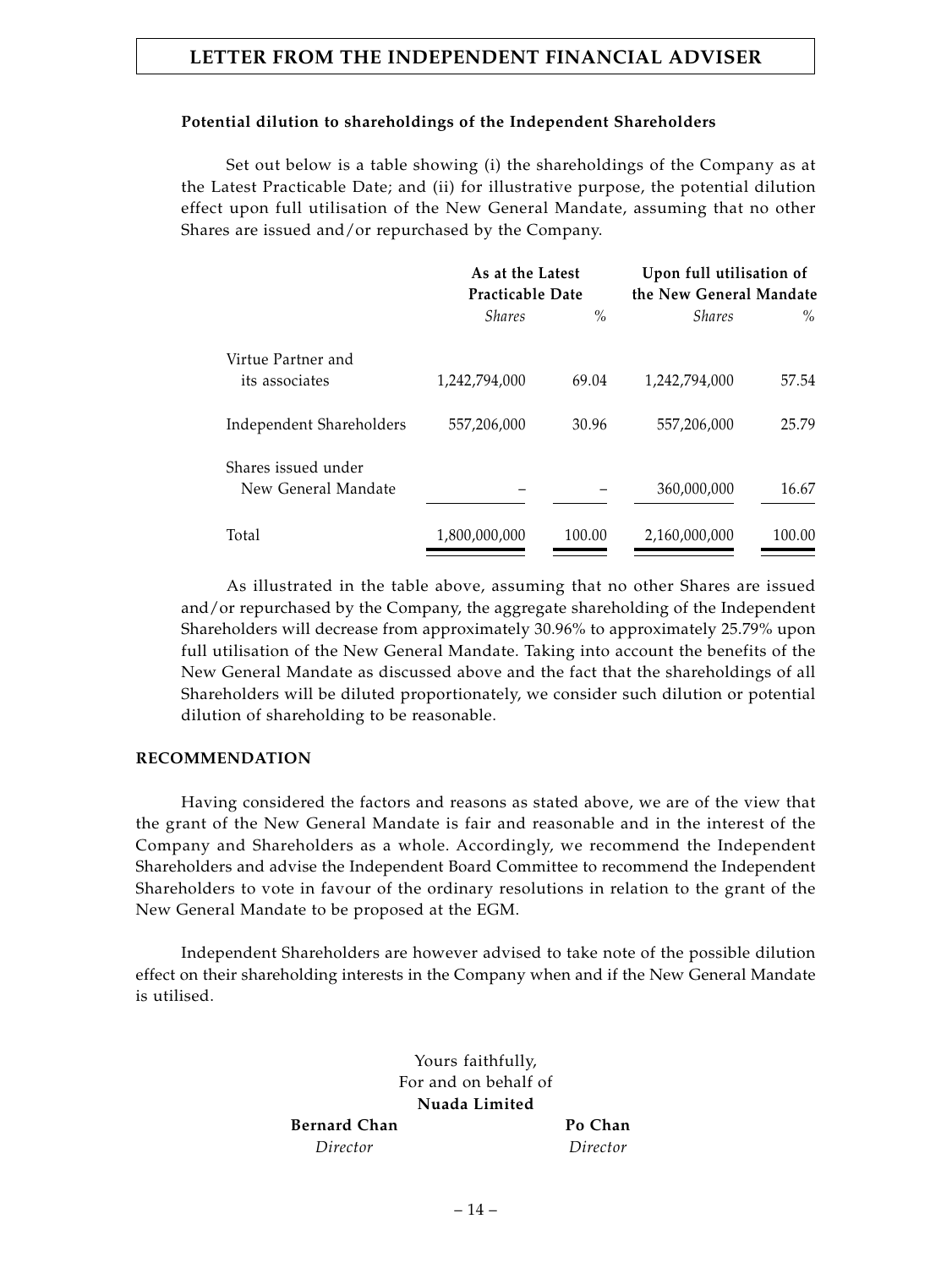The following sets out the procedures by which the Shareholders may demand a poll at the EGM.

Pursuant to Article 66 of the Articles of Association, at any general meeting a resolution put to the vote of the meeting shall be decided on a show of hands unless (before or on the declaration of the result of the show of hands or on the withdrawal of any other demand for a poll) a poll is demanded by:

- (i) the chairman of the meeting; or
- (ii) at least three Shareholders present in person (or in the case of a Shareholder being a corporation by its duly authorised representative) or by proxy for the time being entitled to vote at the meeting; or
- (iii) a Shareholder or Shareholders present in person (or in the case of a Shareholder being a corporation by its duly authorised representative) or by proxy and representing not less than one-tenth of the total voting rights of all Shareholders having the right to vote at the meeting; or
- (iv) a Shareholder or Shareholders present in person (or in the case of a Shareholder being a corporation by its duly authorised representative) or by proxy and holding Shares in the Company conferring a right to vote at the meeting being Shares on which an aggregate sum has been paid up equal to not less than one-tenth of the total sum paid up on all Shares conferring that right.

Pursuant to Article 66A of the Articles of Association, notwithstanding any other provisions in the Articles of Association, if the aggregate proxies held by (i) the chairman of a particular meeting, and/or (ii) the Directors, account for five (5) per cent or more of the total voting rights at that meeting, and if on a show of hands in respect of any resolution, the meeting votes in the opposite manner to that instructed in those proxies, the chairman of the meeting and/or any Director holding proxies as aforesaid shall demand a poll.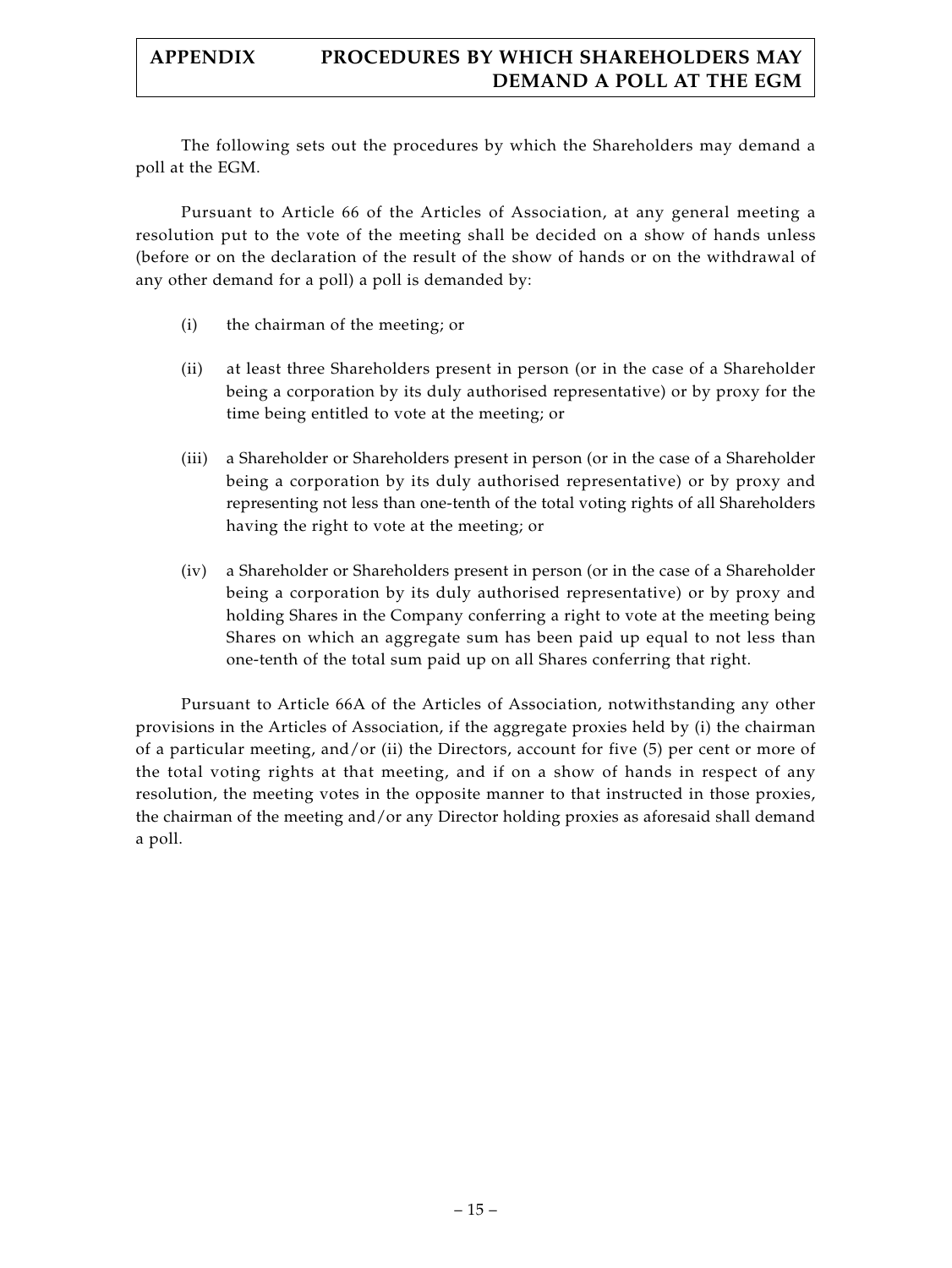

# **MAXITECH INTERNATIONAL HOLDINGS LIMITED**

**全美國際控股有限公司** \*

*(Incorporated in the Cayman Islands with limited liability)* **(Stock Code: 8136)**

### **NOTICE OF EXTRAORDINARY GENERAL MEETING**

**NOTICE IS HEREBY GIVEN** that an extraordinary general meeting (the "**EGM**") of Maxitech International Holdings Limited (the "**Company**") will be held at 14/F., Printing House, 6 Duddell Street, Central, Hong Kong on Wednesday, 20 June 2007 at 4:00 p.m. for the purpose of considering and, if thought fit, passing the following resolutions, with or without amendments, as ordinary resolutions of the Company by way of poll:

- 1. "**THAT**, to the extent not already exercised, the mandate to allot and issue shares of the Company given to the directors of the Company (the "**Directors**") at the annual general meeting of the Company held on 11 August 2006 (the "**AGM**") be and is hereby revoked (without prejudice to any valid exercise of such general mandate prior too the passing of this resolution) and replaced by the mandate **THAT**:
	- (a) subject to paragraph (c) below, pursuant to the Rules (the "**GEM Listing Rules**") Governing the Listing of Securities on the Growth Enterprises Market ("**GEM**") of The Stock Exchange of Hong Kong Limited (the "**Stock Exchange**"), the exercise by the Directors during the Relevant Period (as defined below) of all the powers of the Company to allot, issue and deal with unissued shares (each a "**Share**") of HK\$0.01 each in the share capital of the Company and to make or grant offers, agreements and options, including warrants to subscribe for Shares, which might require the exercise of such powers be and the same is hereby generally and unconditionally approved;
	- (b) the approval in paragraph (a) above shall authorise the Directors during the Relevant Period to make or grant offers, agreements and options which might require the exercise of such powers after the end of the Relevant Period;
	- (c) the aggregate nominal amount of share capital allotted or agreed conditionally or unconditionally to be allotted (whether pursuant to options or otherwise), issued or dealt with by the Directors pursuant to the approval in paragraph (a) above, otherwise than pursuant to (i) a

*<sup>\*</sup> For identification purposes only*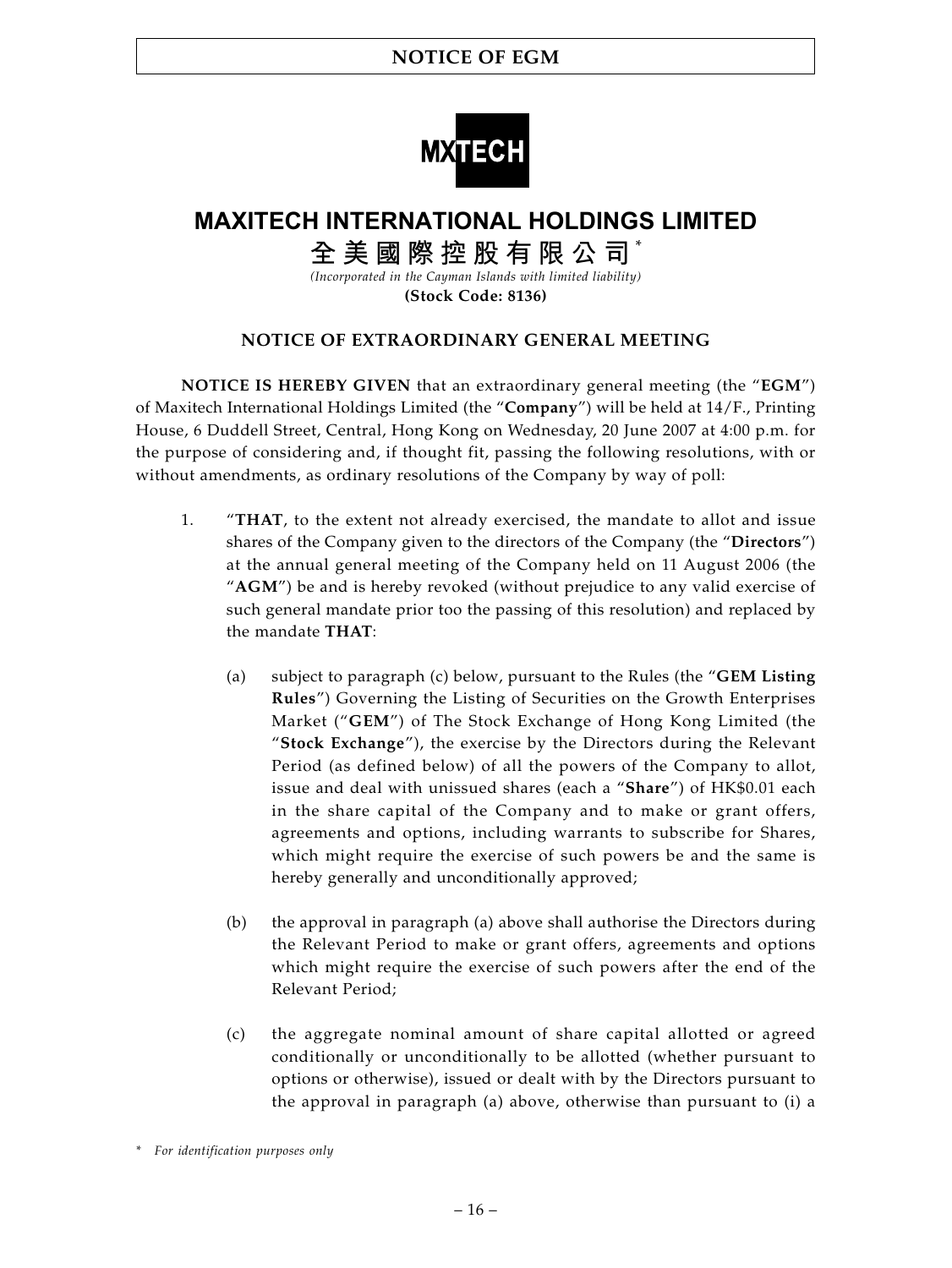Rights Issue (as defined below); or (ii) the exercise of any options granted under the share option scheme of the Company; or (iii) any scrip dividend or similar arrangements providing for the allotment and issue of Shares in lieu of the whole or part of a dividend on Shares in accordance with the articles of association of the Company in force from time to time; or (iv) any issue of Shares upon the exercise of rights of subscription or conversion under the terms of any warrants of the Company or any securities which are convertible into Shares, shall not exceed the aggregate of:

- (aa) 20 per cent. of the aggregate nominal amount of the share capital of the Company in issue on the date of the passing of this resolution; and
- (bb) (provided that resolution no. 2 is passed) the nominal amount of any share capital of the Company repurchased by the Company pursuant to the general mandate to repurchase Shares granted to the Directors at the AGM (up to a maximum equivalent to 10 per cent. of the aggregate nominal amount of the share capital of the Company in issue as at the date of the passing of such resolution),

and the authority pursuant to paragraph (a) of this resolution shall be limited accordingly; and

(d) for the purposes of this resolution:

"**Relevant Period**" means the period from the date of the passing of this resolution until whichever is the earliest of:

- (i) the conclusion of the next annual general meeting of the Company;
- (ii) the expiration of the period within which the next annual general meeting of the Company is required by the memorandum and articles of association of the Company or any other applicable laws of the Cayman Islands to be held; and
- (iii) the passing of an ordinary resolution by the shareholders of the Company in general meeting revoking or varying the authority given to the Directors by this resolution;

"**Rights Issue**" means an offer of Shares, or offer or issue of warrants, options or other securities giving rights to subscribe for Shares open for a period fixed by the Directors to holders of Shares on the register on a fixed record date in proportion to their then holdings of Shares (subject to such exclusion or other arrangements as the Directors may deem necessary or expedient in relation to fractional entitlements, or having regard to any restrictions or obligations under the laws of, or the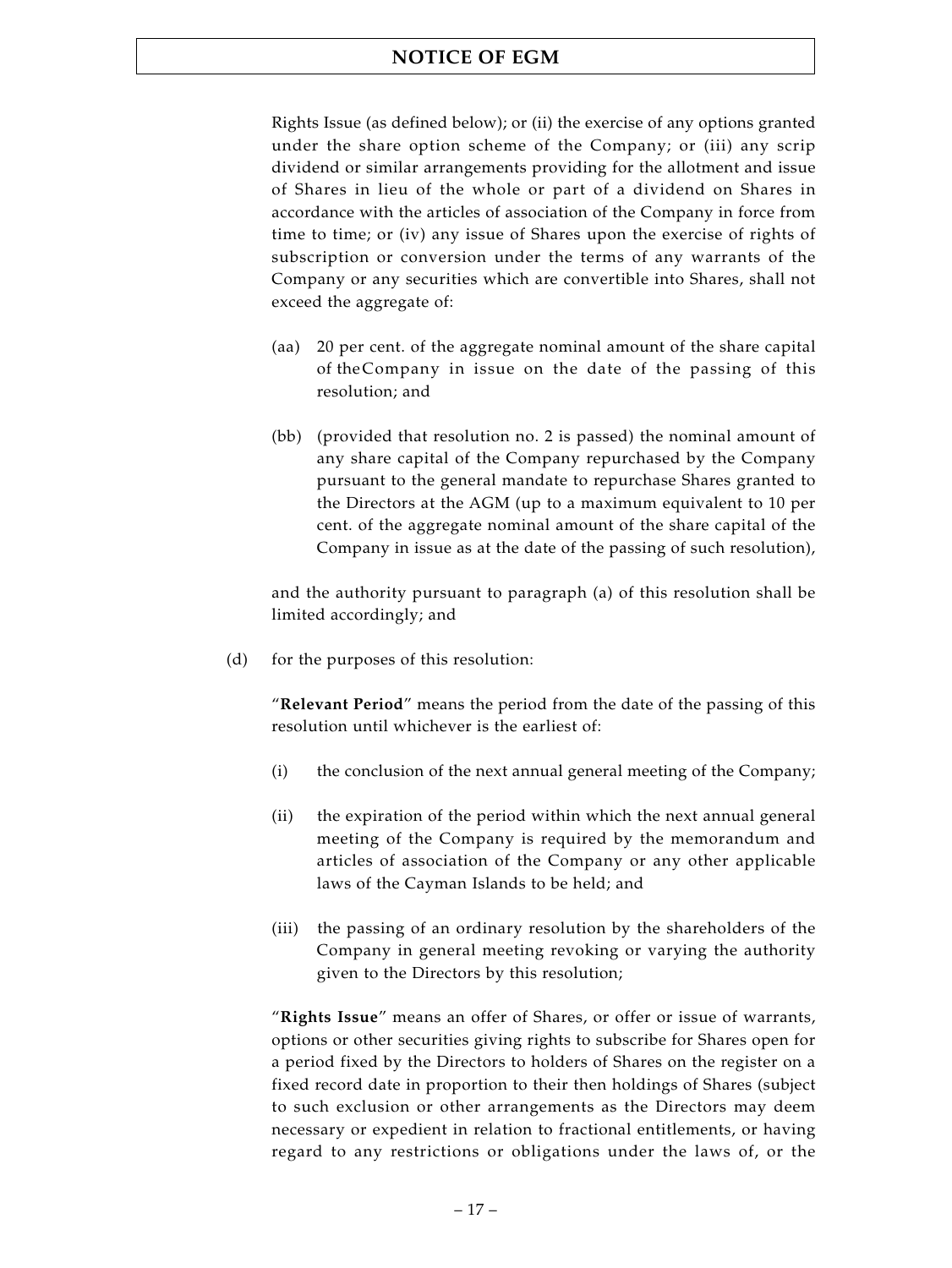### **NOTICE OF EGM**

requirements of, or the expense or delay which may be involved in determining the existence or extent of any restrictions or obligations under the laws of, or the requirements of, any jurisdiction outside Hong Kong or any recognised regulatory body or any stock exchange outside Hong Kong)."

2. "**THAT** conditional upon the passing of resolution no. 1 above, the mandate granted to the Directors to exercise the powers of the Company to allot, issue and deal with the unissued Shares pursuant to resolution no. 1 above be and is hereby extended by the addition thereon of an amount representing the aggregate nominal amount of the Shares which are repurchased by the Company pursuant to and in accordance with the general mandate to repurchase Shares granted to the Directors at the AGM, provided that such additional amount shall not exceed 10 per cent. of the aggregate nominal amount of the share capital of the Company in issue as at the date of the passing of such resolution."

> By order of the Board **Maxitech International Holdings Limited Pong Wai San, Wilson** *Chairman*

Hong Kong, 4 June 2007

Hutchins Drive **Room 806B**, 8th Floor P.O. Box 2681 Nanyang Plaza Grand Cayman KY1-1111 57 Hung To Road Cayman Islands **Kwun Tong**, Kowloon

*Registered Office: Head office and principal place* Cricket Square *of business in Hong Kong:* Hong Kong

#### *Notes:*

- 1. Subject to the provisions of the articles of association of the Company, any member of the Company entitled to attend and vote at the EGM shall be entitled to appoint another person as his/her/its proxy to attend and vote instead of him/her/it. A member who is the holder of two or more Shares may appoint more than one proxy to represent and vote on his/her/its behalf at the EGM. If more than one proxy is so appointed, the appointment shall specify the number of Shares in respect of which each such proxy is so appointed. A proxy need not be a member of the Company but must be present in person at the EGM to represent the member. On a poll, votes may be given either personally or by proxy.
- 2. A form of proxy for use at the EGM is enclosed with the circular of the Company dated 4 June 2007. Such form of proxy is also published on the website of GEM at *www.hkgem.com*. In order to be valid, the form of proxy must be duly completed and signed in accordance with the instructions printed thereon and returned, together with the power of attorney or other authority (if any) under which it is signed (or a copy which has been certified by a notary) to the Hong Kong branch share registrar and transfer office of the Company, Tengis Limited, at 26th Floor, Tesbury Centre, 28 Queen's Road East, Wanchai, Hong Kong as soon as possible but in any event not less than 48 hours before the time appointed for the holding of the EGM or any adjourned meeting.